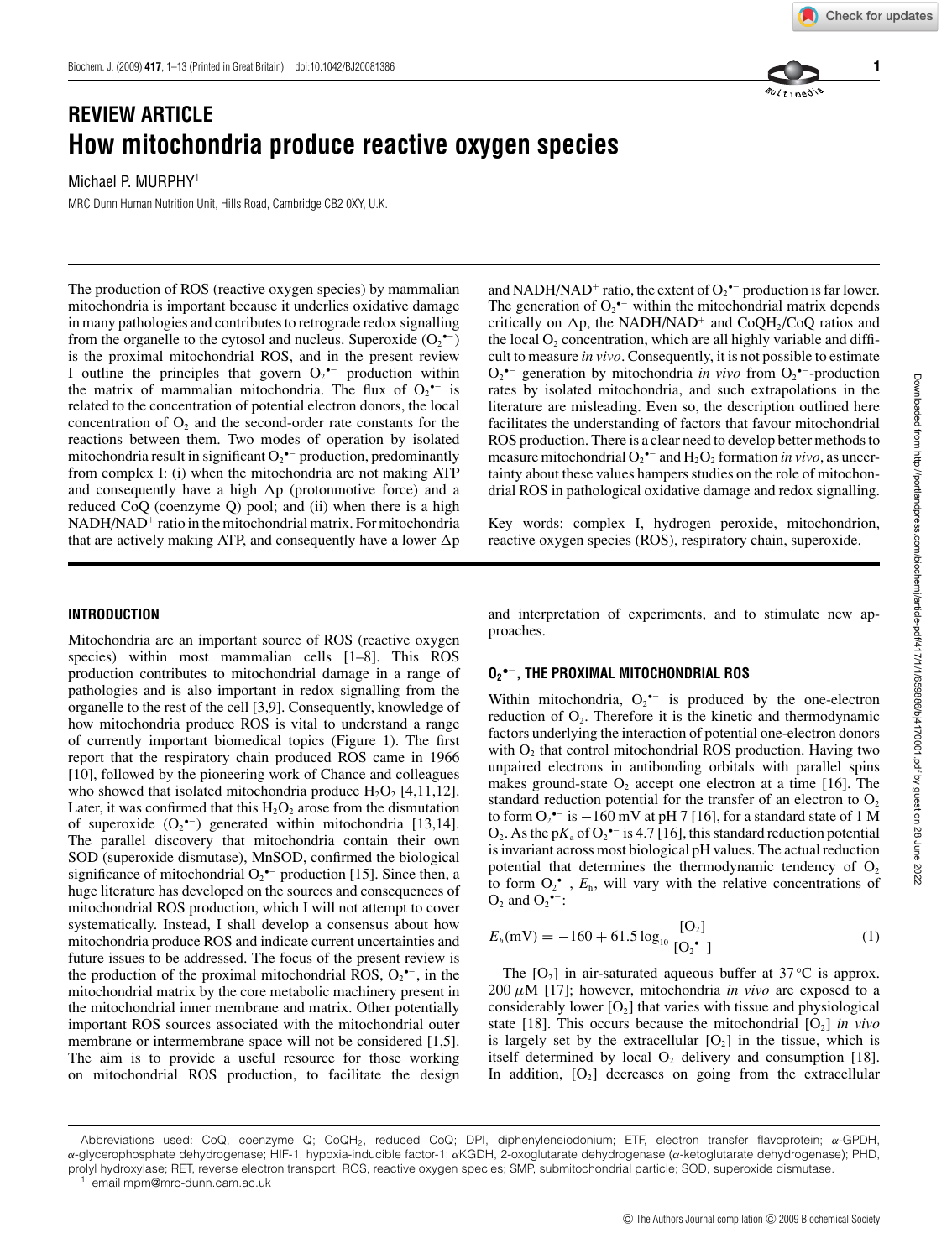



ROS production by mitochondria can lead to oxidative damage to mitochondrial proteins, membranes and DNA, impairing the ability of mitochondria to synthesize ATP and to carry out their wide range of metabolic functions, including the tricarboxylic acid cycle, fatty acid oxidation, the urea cycle, amino acid metabolism, haem synthesis and FeS centre assembly that are central to the normal operation of most cells. Mitochondrial oxidative damage can also increase the tendency of mitochondria to release intermembrane space proteins such as cytochrome c (cyt c) to the cytosol by mitochondrial outer membrane permeabilization (MOMP) and thereby activate the cell's apoptotic machinery. In addition, mitochondrial ROS production leads to induction of the mitochondrial permeability transition pore (PTP), which renders the inner membrane permeable to small molecules in situations such as ischaemia/reperfusion injury. Consequently, it is unsurprising that mitochondrial oxidative damage contributes to a wide range of pathologies. In addition, mitochondrial ROS may act as a modulatable redox signal, reversibly affecting the activity of a range of functions in the mitochondria, cytosol and nucleus.

environment to the mitochondrion, owing to  $O<sub>2</sub>$  consumption by cytochrome oxidase [18,19]. Plausible estimates for the mitochondrial  $[O_2]$  *in vivo* are in the range  $3-30 \mu M$  [2]. The steadystate intramitochondrial  $[O_2^{\bullet-}]$  is difficult to measure accurately, but it is likely to be very low because of micromolar concentrations of MnSOD in the mitochondrial matrix (e.g. 11  $\mu$ M MnSOD in rat liver mitochondria [20]). This MnSOD will very rapidly  $(k \approx 2.3 \times 10^9 \text{ M}^{-1} \cdot \text{s}^{-1})$  catalyse dismutation of  $\text{O}_2$ <sup>-</sup> to  $\text{H}_2\text{O}_2$ by a process that is first-order with respect to  $[O_2^{\bullet-}]$  [2,4,5]. Furthermore, by acting as a very effective  $O_2$ <sup>\*-</sup> sink, MnSOD will favour the reaction of  $O_2$  with electron donors to form  $O_2$ <sup>\*</sup>, in effect increasing the flux of electrons from electron donors to  $H_2O_2$ [21,22]. Tentative estimates for  $[O_2^{\bullet-}]$  within the mitochondrial matrix are in the range 10–200 pM [4,5]. By combining these with a plausible intramitochondrial  $[O_2]$  of 25  $\mu$ M [2], eqn (1) gives  $E<sub>h</sub>$  in the range 150–230 mV for the reduction of O<sub>2</sub> to O<sub>2</sub><sup> $-$ </sup>. Even for a low [O<sub>2</sub>] of 1  $\mu$ M and a high [O<sub>2</sub><sup>•–</sup>] of 200 pM, the  $E_h$  value obtained is 68 mV.

Therefore, *in vivo*, the one-electron reduction of  $O_2$  to  $O_2$ <sup>+-</sup> is thermodynamically favoured, even by relatively oxidizing redox couples, and a wide range of electron donors within mitochondria could potentially carry out this reaction [1]. However, only a small proportion of mitochondrial electron carriers with the thermodynamic potential to reduce  $O_2$  to  $O_2$ <sup>--</sup> do so. Under most circumstances, small-molecule electron carriers such as NADH, NADPH,  $CoQH<sub>2</sub>$  (reduced coenzyme Q) and glutathione (GSH) do not react with  $O_2$  to generate  $O_2$ <sup>\*-</sup>. Instead, mitochondrial  $O_2$ <sup>\*-</sup> production takes place at redox-active prosthetic groups within proteins, or when electron carriers such as  $CoQH<sub>2</sub>$  are bound to proteins, and it is the kinetic factors that favour or prevent the one-electron reduction of  $O_2$  to  $O_2$ <sup>--</sup> by these that determine mitochondrial  $O_2^{\bullet-}$  production.

## **THE CONTROL OF O2 •− PRODUCTION BY PROTEIN-BOUND REDOX GROUPS**

The factors determining the rate of  $O_2$ <sup>+-</sup> production by mitochondria are relatively straightforward. The first is the concentration of the enzyme or protein [E] containing electron carriers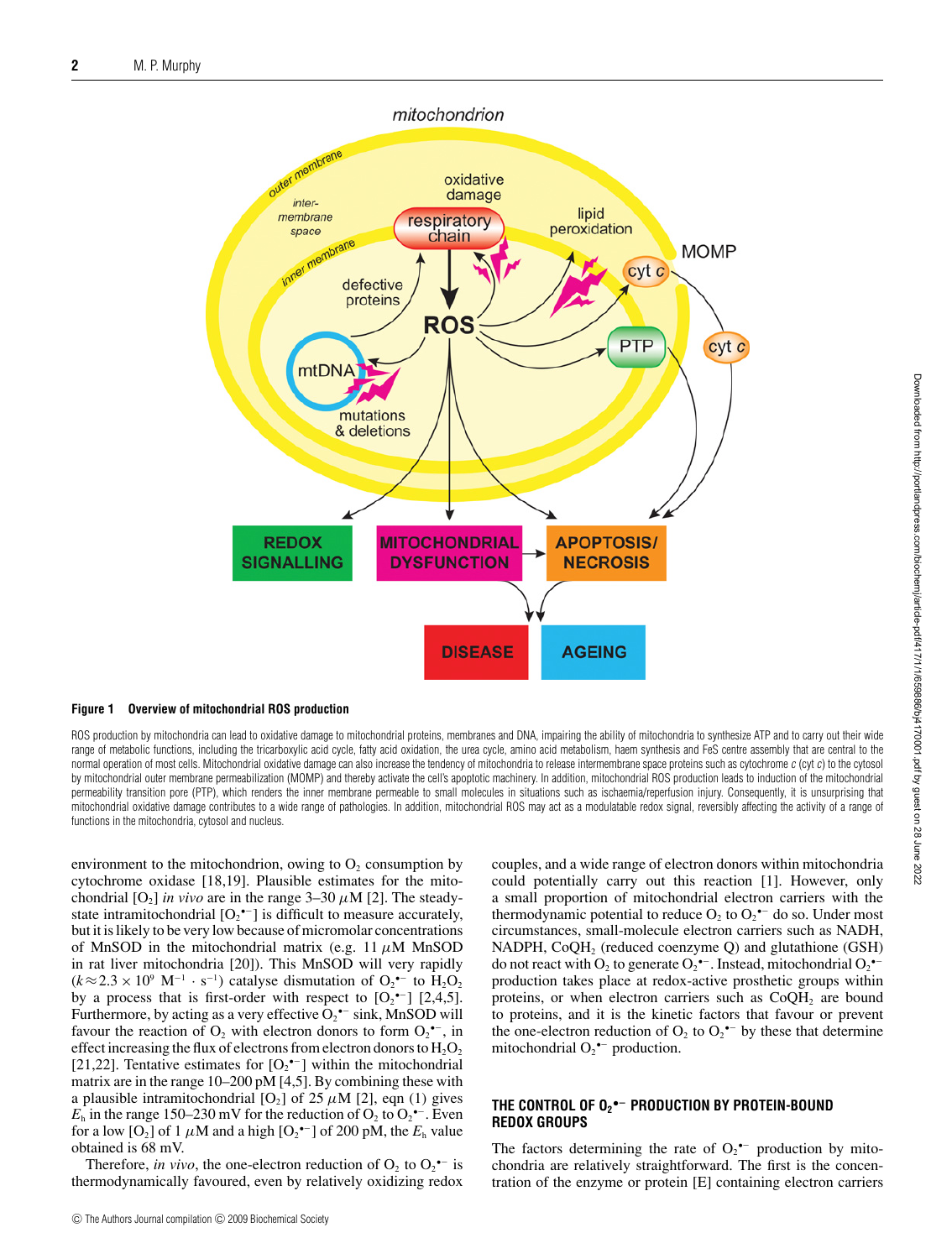that can exist in a redox form able to react with  $O<sub>2</sub>$  to form  $O_2$ <sup>•–</sup>. The second is the proportion  $(P_R)$  of this enzyme's electron carrier present in a redox form that can react with  $O_2$ . As many redox-active groups exist only transiently in a state that can react with  $O_2$ ,  $P_R$  is a time-average. The remaining factors are the local  $[O_2]$  and the second-order rate constant  $(k<sub>E</sub>)$  for the reaction of that electron carrier with  $O_2$  to form  $O_2$ <sup>\*-</sup>. For a given enzyme or protein (E), the rate of  $O_2$ <sup>•–</sup> production is:

$$
\left(\frac{d[O_2^{\bullet-}]}{dt}\right)_E = k_E[O_2]P_R[E]
$$
\n(2)

This can be extended to consider several potential electrondonor sites within mitochondria, and also to take into account multiple electron donor sites within a single protein:

$$
\left(\frac{d[O_2^{\bullet-}]}{dt}\right)_{\text{Total}} = [O_2] \sum_i (k_{\rm E} P_{\rm R}[E])_i \tag{3}
$$

The concentration of the enzyme responsible for  $O_2$ <sup>\*-</sup> production, [E], will vary with organism, tissue, state, age or hormonal status, and may underlie many of the changes in maximum ROS production capacity between tissues [23]; for example, complex I content may explain the different maximum capacities of pigeon and rat heart mitochondria [24].

As the apparent  $K_m$  of cytochrome oxidase for  $O_2$  is very low (<1  $\mu$ M [25]), changes in [O<sub>2</sub>] should have little direct effect on mitochondrial function and instead are most likely to interact by affecting  $O_2^{\bullet-}$  production. The generation of  $O_2^{\bullet-}$  or H2O2 by isolated respiratory complexes, SMPs (submitochondrial particles) or mitochondria increases when  $[O_2]$  is raised above the normal atmospheric level of 21%  $O_2$ , and this increase is roughly proportional to  $[O_2]$ , at least over the lower range of supraphysiological  $[O_2]$  [4,12,26–28]. Fewer studies have looked at the effects of decreasing  $[O_2]$ , but  $O_2$ <sup>\*-</sup> production by isolated complex I decreases linearly with lowered  $[O_2]$  [28], and there is a decrease in  $H_2O_2$  production by isolated mitochondria when  $[O_2]$  is lowered below that of air-saturated medium  $[27,29,30]$ . However, in one detailed study, the rate of  $H_2O_2$  production did not change as [O<sub>2</sub>] was lowered from  $\sim$  200  $\mu$ M to  $\sim$  5  $\mu$ M and only decreased when [O<sub>2</sub>] was lowered below 5  $\mu$ M [29]; further investigation of this important issue is required to see whether it arises due to the technical difficulties of measuring low levels of  $H_2O_2$  production or whether it reflects a genuine phenomenon.

The dependence of mitochondrial  $H_2O_2$  production on  $[O_2]$  is likely to be an important factor in the variation of ROS production *in vivo* because extracellular  $[O_2]$  varies with physiological state, and there are  $[O_2]$  gradients from the circulation to the mitochondria where  $O_2$  consumption by cytochrome oxidase decreases  $[O_2]$  locally [18,19]. Thus increasing or decreasing the rate of  $O_2$  consumption by mitochondria may be an important aspect for modifying  $O_2$ <sup>\*-</sup> production *in vivo* by altering the local  $[O_2]$  [19]. Furthermore, as  $O_2$  is approx. 3-fold more soluble within membranes than in water  $[31]$ ,  $O<sub>2</sub>$  may be concentrated close to electron carriers within the membrane. Physiological levels of nitric oxide  $(NO^{\bullet})$  compete with  $O_2$  for cytochrome oxidase when  $[O_2]$  is low, effectively raising the apparent  $K_m$  of this enzyme [32–35], and may thus alter the local  $[O_2]$  around mitochondria, leading to changes in  $O_2$ <sup>\*-</sup> production [36–38].

Probably the most important factor that determines  $O_2$ <sup>\*-</sup> production by mitochondria is the proportion,  $P_R$ , of a given electron carrier that is reactive with  $O_2$  to form  $O_2^{\bullet -}$ , as  $P_R$  responds rapidly to a range of biological situations. The relationship between  $P_R$ and the overall reduction state of an electron carrier group in a protein may be complicated, as the redox form that donates an electron to  $O<sub>2</sub>$  is not necessarily fully reduced. Instead, a partially reduced form, such as a semiquinone, that can respond to the cumulative reduction of an electron carrier system may be the critical electron donor. For any electron carrier,  $P_R$  will be affected by changes in the carrier's  $E_m$  and in its rate of electron supply and release, all of which can be altered by inhibition, damage, mutation or post-translational modification to protein complexes distal or proximal to the site, or to the protein itself. Many other factors can have an impact on  $P_R$  by affecting these parameters, with changes in  $\Delta p$  (protonmotive force) likely to be particularly important as it significantly affects the  $P_R$  of electron carriers and it varies rapidly in response to changes in mitochondrial ATP synthesis.

The final factor affecting the rate of  $O_2^{\bullet-}$  production by electron carriers within proteins is the second-order rate constant  $(k<sub>E</sub>)$ of their reaction with  $O_2$ . The reaction between protein-bound electron carriers and  $O_2$  to form  $O_2$ <sup>•–</sup> is generally thought to occur through an outer-sphere mechanism described by the Marcus theory [39,40]. In this mechanism, an electron tunnels from the electron donor to  $O_2$ , and the rate is very dependent on the distance between  $O_2$  and the electron donor [39,40]. This is similar to electron movement down the respiratory chain which occurs by electron tunnelling from carrier to carrier, with a maximum distance of approx. 14 Å (1 Å = 0.1 nm) between each carrier for effective tunnelling to occur [41]. Similar distance constraints probably apply to the reaction of protein-bound electron carriers in the respiratory chain with  $O_2$  to form  $O_2^{\bullet-}$ , with the bulk of the protein acting as an insulator to keep  $O_2$  at a safe distance from the carriers and thereby minimize  $O_2^{\bullet-}$  production [41]. Consequently,  $O_2^{\bullet-}$  production will probably occur at sites where  $O<sub>2</sub>$  can approach closely to electron carriers, such as at active sites exposed to the aqueous phase or to the membrane core.

The rate of electron transfer from protein electron carriers to  $O_2$  has been investigated for flavoenzymes that activate  $O_2$ , where the reduction of  $O_2$  to  $O_2^{\bullet-}$  is often a precursor to further reactions [42]. For the flavoenzyme glucose oxidase, the rate of  $O_2$  reduction to H<sub>2</sub>O<sub>2</sub> is  $\sim$  10<sup>6</sup> M<sup>-1</sup> · s<sup>-1</sup> [39], and, as the rate-limiting step is  $O_2$  reduction to  $O_2$ <sup>\*-</sup> [39], this indicates that  $O_2$ <sup>\*-</sup> production by protein-bound electron carriers can be rapid. Of course, the production of  $H_2O_2$  is a consequence of the normal physiological function of glucose oxidase, and for other flavoproteins, where electron transfer to  $O_2$  to form  $O_2$ <sup>\*-</sup> may be a side reaction, the rate varies over five orders of magnitude [43]. Even so, the rate of reduction of  $O_2$  by the reduced FMN of complex I to form  $O_2^{\bullet-}$ is ~40 O<sub>2</sub><sup>•−</sup> · min<sup>-1</sup> [28], corresponding to a second-order rate constant of  $\sim 10^3 \text{ M}^{-1} \cdot \text{s}^{-1}$ . Thus the second-order rate constants  $(k<sub>E</sub>)$  for  $O_2$ <sup>\*-</sup> production as a side reaction by protein-bound electron carriers can be rapid, although it is likely to vary markedly with the environment of the electron donor and its accessibility to  $O_2$ . Therefore alterations to a protein that enabled  $O_2$  to approach more closely to the electron carrier, such as by damage, mutation, post-translational modification, conformational change or quaternary interactions, could lead to dramatic changes in the rate of  $O_2$ <sup>\*-</sup> production, and potentially play a regulatory function. Such factors determining the second-order rate constant for the reaction of  $O_2$  with protein electron carriers could determine mitochondrial  $O_2^{\bullet-}$  production, but little is known about how  $k<sub>E</sub>$  may be varied by different enzymes within mitochondria.

#### **MEASUREMENT OF O2 •− PRODUCTION BY ISOLATED MITOCHONDRIA**

Although many purified mitochondrial proteins can be manipulated so as to produce  $O_2^{\bullet -}$ , the physiological relevance of this is limited. Therefore it is important to understand  $O_2$ <sup>\*-</sup> production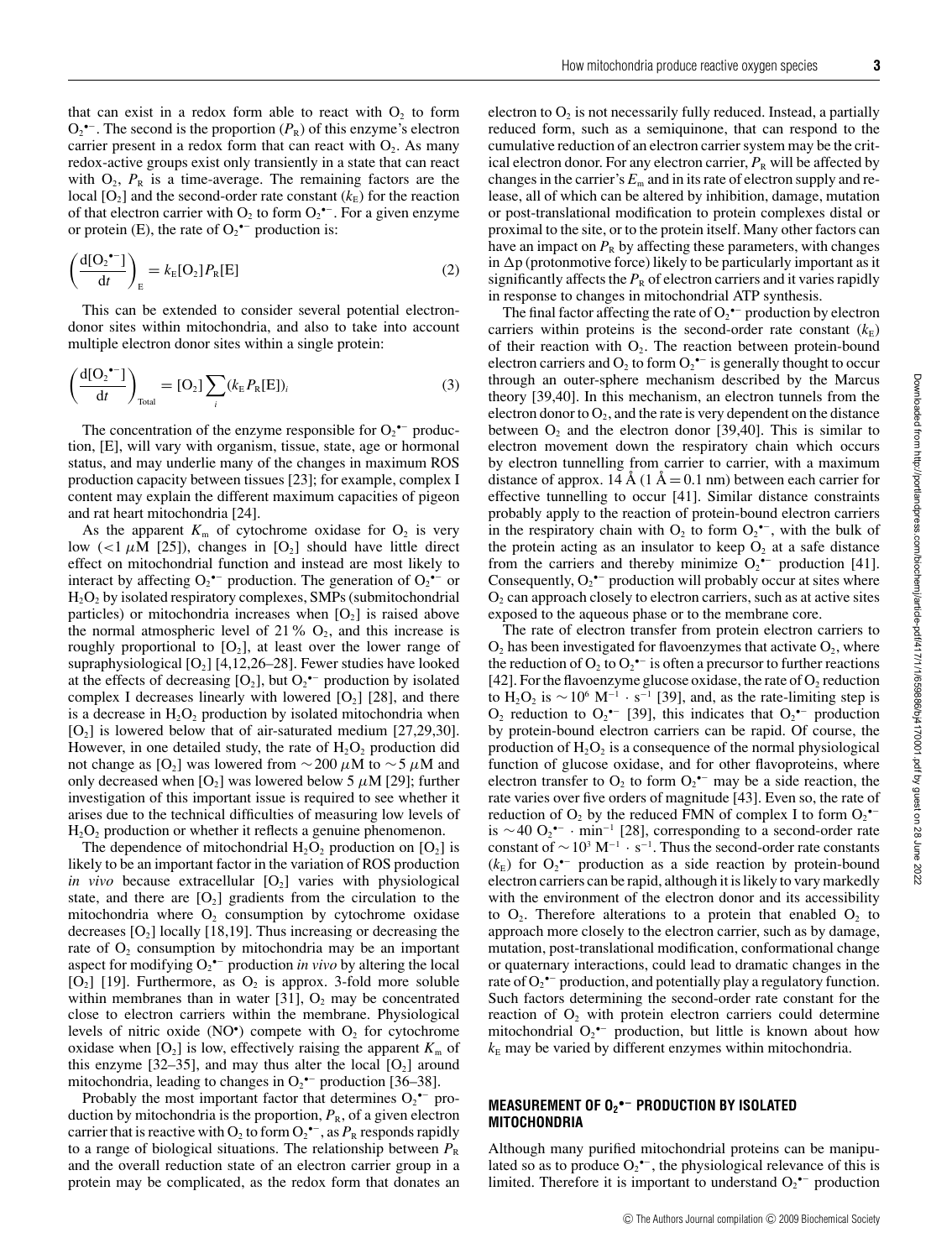

**Figure 2 Measurement of H2O2 production by isolated mitochondria**

The production of O<sub>2</sub>•− within the mitochondrial matrix, intermembrane space and outer membrane leads to the formation of H<sub>2</sub>O<sub>2</sub> from SOD-catalysed dismutation. Some O<sub>2</sub>•− can react directly with nitric oxide (NO•) to form peroxynitrite (ONOO<sup>-</sup>). There are also sources outside mitochondria that produce H<sub>2</sub>O<sub>2</sub> directly. The H<sub>2</sub>O<sub>2</sub> efflux from mitochondria can be measured following reaction with a non-fluorescent substrate such as Amplex Red in conjunction with horseradish peroxidase (HRP) to form a fluorescent product, resorufin. Within mitochondria H<sub>2</sub>O<sub>2</sub> is degraded by glutathione peroxidases (GPx) or peroxiredoxins (Prx) which depend on glutathione (GSH) and thioredoxin-2 (Trx) for their reduction respectively. Glutathione disulfide (GSSG) is reduced back to GSH by glutathione reductase (GR). Trx is reduced by thioredoxin reductase-2 (TrxR). Both enzymes receive reducing equivalents from the NADPH pool, which is kept reduced by the  $\Delta$ p-dependent transhydrogenase (TH), and by isocitrate dehydrogenase (ICDH). Note that many mitochondrial preparations, particularly those from the liver, contain large amounts of catalase contamination. The effects of such extramitochondrial H<sub>2</sub>O<sub>2</sub> sinks are not indicated here as they are usually accounted for by appropriate H<sub>2</sub>O<sub>2</sub> calibration curves in the presence of mitochondria. ox, oxidized; red, reduced. An animated version of this Figure can be seen at http://www.BiochemJ.org/bj/417/0001/bj4170001add.htm.

within isolated mitochondria under conditions that mimic those that may arise *in vivo* under physiological or pathological conditions. A constraint of using isolated mitochondria is that the system is complicated and difficult to manipulate. In particular, the direct measurement of  $O_2$ <sup>\*-</sup> within mitochondria is challenging due to its rapid dismutation in the presence of  $\sim$  10  $\mu$ M MnSOD  $(k \approx 2 \times 10^9 \text{ M}^{-1} \cdot \text{s}^{-1}$  [2,5]), which leads to very low steady-state matrix  $[O_2^{\bullet-}]$  and competes with  $O_2^{\bullet-}$  detection systems [44]. {The spontaneous dismutation of  $O_2$  ( $k \approx 10^6$  [16]) is less important because it is second-order with respect to  $[O_2^{\bullet-}]$ , which is very low in the presence of MnSOD.} Studies have been carried out on  $O_2$ <sup>\*-</sup> production by mitochondria lacking MnSOD [44], but there is always the concern that the absence of MnSOD may decrease the flux of  $O_2$ <sup>+-</sup> by allowing the back reaction between  $O_2$ <sup>\*-</sup> and the electron donor [21,22], as well as having the potential to damage the system [45,46]. The use of  $O_2$ <sup>\*-</sup>-sensitive dyes such as hydroethidine and MitoSOX<sup>TM</sup> [47–50], measurement of the reaction of  $O_2$ <sup>•–</sup> with compounds to form chemiluminescent products [44,51], spin trapping [52] or measurement of the inactivation rate of aconitase [53] do provide useful information on mitochondrial  $O_2$ <sup>+-</sup> production. Even so, measurement is challenging, and the quantification of  $O_2$ <sup>•–</sup> production by isolated mitochondria is not done routinely.

In contrast with the difficulties of assessing  $O_2$ <sup>\*-</sup> directly, intramitochondrial  $O_2$ <sup>\*-</sup> flux can be readily measured in isolated mitochondria following its dismutation to  $H_2O_2$  by MnSOD and

© The Authors Journal compilation © 2009 Biochemical Society

subsequent diffusion from the mitochondria [11,54,55]. There are a number of ways of assaying this  $H_2O_2$ , but typically this is now done by measuring the oxidation of a non-fluorescent dye by  $H_2O_2$ in conjunction with a peroxidase to form a fluorescent product (Figure 2) [11,55–57]. Although such assays are reliable, sensitive and robust, there are a number of issues to be considered in interpreting these data and in extrapolating from isolated mitochondria to the *in vivo* situation. First, not all  $O_2$ <sup> $\text{-}$ </sup> is necessarily converted into  $H_2O_2$  *in vivo*, as some  $O_2^{\bullet-}$  could react with other electron acceptors or with NO• within mitochondria [58,59]. Although the extent of these reactions is not known, situations may arise where they are significant, particularly as physiological levels of NO<sup>•</sup> can react very rapidly with  $O_2$ <sup>•–</sup>  $(k \approx 10^{10} \text{ M}^{-1} \cdot \text{s}^{-1})$  to form peroxynitrite (ONOO<sup>-</sup>) [58,59]. Secondly, measurement of  $H_2O_2$ efflux from mitochondria will also be affected by  $H_2O_2$  produced in the intermembrane space or outer membrane, which can be significant under some conditions [1,52,60]. Thirdly, and most importantly, not all  $H_2O_2$  produced within the mitochondrial matrix will survive to efflux from the mitochondria, owing to matrix peroxidases that consume  $H_2O_2$  [1,61–63]. These include peroxiredoxins 3 and 5 [64], catalase [65,66] and glutathione peroxidases 1 and 4 [67], with the peroxiredoxins probably of the greatest significance [64]. Thus the rate of matrix  $O_2^{\bullet-}$  formation is the sum of the  $H_2O_2$  measured effluxing from the mitochondria, the O<sub>2</sub><sup>•–</sup> sinks, the rate of  $H_2O_2$  degradation to water, minus  $H_2O_2$ production from outside mitochondria (eqn 4) (Figure 2):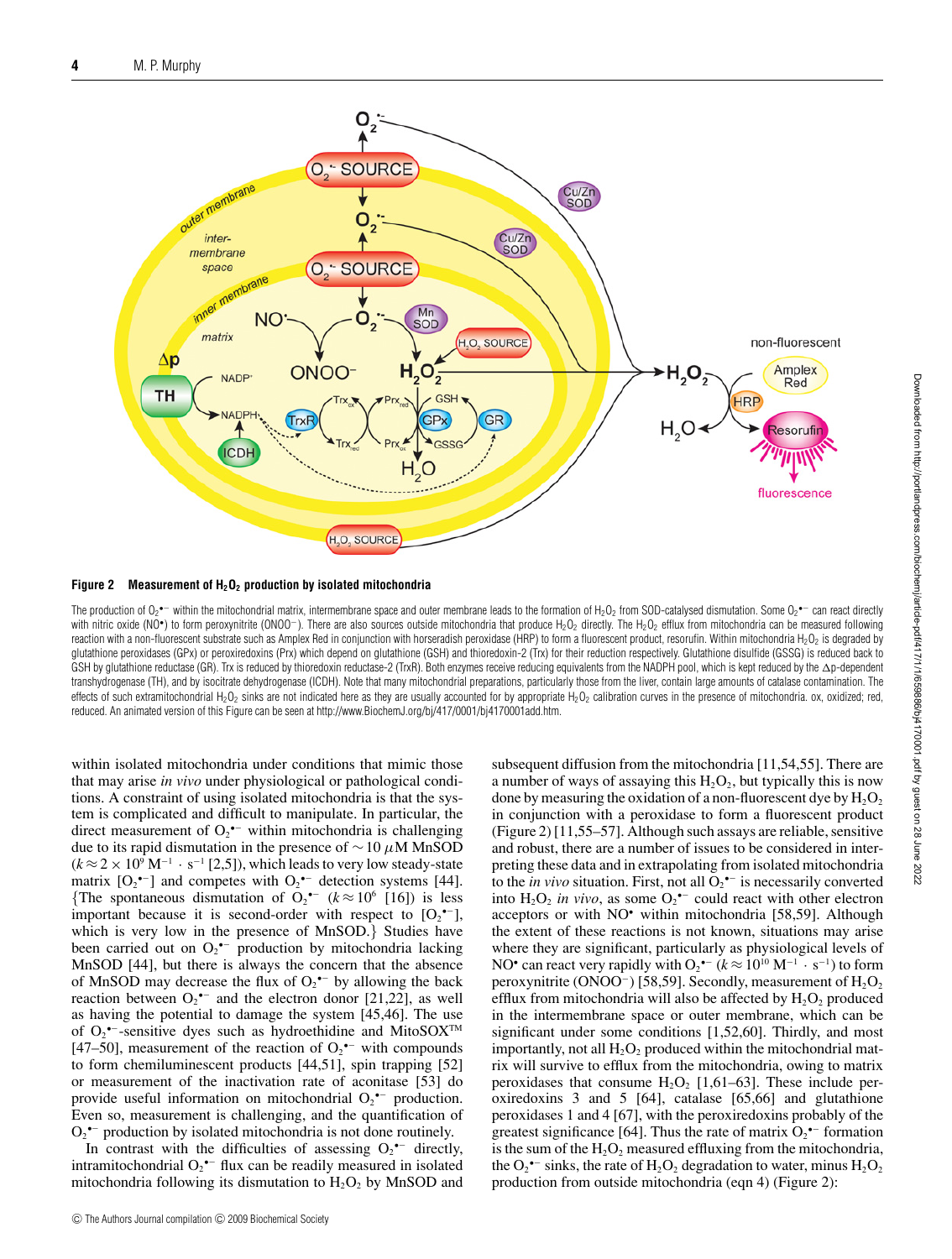$$
\frac{1}{2} \left( \frac{d[O_2^{\bullet -}] }{dt} \right)_{\text{Mito}} = \left( \frac{d[H_2 O_2]}{dt} \right)_{\text{Measured}} + \frac{1}{2} \left( \frac{d[O_2^{\bullet -}] }{dt} \right)_{\text{Sink}} + \left( \frac{d[H_2 O_2]}{dt} \right)_{\text{Degr}} - \left( \frac{d[H_2 O_2]}{dt} \right)_{\text{Ext}} \tag{4}
$$

Consequently, there is a threshold of intramitochondrial  $O_2$ <sup>\*-</sup> formation before it exceeds scavenging by  $O_2$ <sup> $\text{-}$ </sup> sinks and peroxidases, and generates sufficient  $H_2O_2$  to be measured externally [1,61]. A corollary is that there may be significant  $O_2$ <sup>•–</sup> formation within mitochondria that goes undetected, which is supported by the finding that  $H_2O_2$  efflux from mitochondria increases on inhibition of peroxidases [1,68]. An interesting extension is that the activity of intramitochondrial peroxidases such as peroxiredoxins is decreased on exposure to  $H_2O_2$  [69– 71], and thus the mitochondrial  $H_2O_2$ -degradation rate may vary considerably with condition and history of the organelle. Consistent with this, exposure of mitochondria to  $H_2O_2$  leads to greater  $H_2O_2$  efflux [27], and may be one way in which  $H_2O_2$  efflux from mitochondria is regulated by a feed-forward cycle of ROSinduced ROS efflux. A related factor is that many mitochondrial manipulations affect the activity of  $H_2O_2$ -degradation systems, which are linked to the GSH/GSSG ratio through glutathione peroxidases [67] and to the thioredoxin-2 oxidized/reduced ratio through peroxiredoxins [62,63,68,72,73]. These in turn are affected by the NADPH/NADP<sup>+</sup> ratio which is set by the activity of the transhydrogenase and of NADP+-dependent isocitrate dehydrogenase [74,75]. Thus interventions that alter mitochondrial substrate supply or  $\Delta p$  could affect both  $O_2$ <sup>\*-</sup> production and matrix  $H_2O_2$  degradation. Finally, it is generally assumed that  $H_2O_2$  permeates directly through the mitochondrial membrane; however,  $H_2O_2$  diffusion across the plasma membrane is facilitated by aquaporins [76,77], and the possibility remains that  $H_2O_2$  from mitochondria may actually be protein-mediated, perhaps leading to another level of control over  $H_2O_2$  efflux. Therefore, although inferring mitochondrial  $O_2$ <sup>\*-</sup> production by measuring  $H_2O_2$  efflux is robust and reliable, a number of points must be borne in mind when interpreting these data.

# **O2 •− PRODUCTION WITHIN ISOLATED MITOCHONDRIA**

Sufficient studies have been carried out on the efflux of  $H_2O_2$  from isolated mitochondria to enable generalizations about the conditions that favour  $O_2$ <sup> $\bullet$ </sup> production and the mitochondrial sources of  $O_2$ <sup> $\text{-}$ </sup>. There are two main modes of operation by isolated mitochondria that lead to extensive  $H_2O_2$  efflux (Figure 3). The first mode occurs when there is a high NADH/NAD<sup>+</sup> ratio in the matrix [27,28]. The second mode is when there is a highly reduced CoQ (coenzyme Q) pool, in conjunction with a maximal  $\Delta p$  and no ATP synthesis [57,78,79]. The third mode of mitochondrial operation is when the mitochondria are working normally making ATP (i.e. they are in, or close to, state 3), or using the  $\Delta p$  for other functions such as thermogenesis. In this third mode of operation,  $H_2O_2$  efflux from mitochondria is negligible compared with modes 1 or 2. Our next focus is to understand in detail the sites and mechanisms of  $O_2$ <sup>•–</sup> production under these three modes of mitochondrial operation and thereby infer where and how O2 •− is produced *in vivo*.

## **Sites of O2 •− production within isolated mitochondria**

Complex I

Mammalian complex I is the entry point for electrons from NADH into the respiratory chain and is a  $\sim$  1 MDa complex comprising 45 polypeptides [80,81]. An FMN cofactor accepts electrons from NADH and passes them through a chain of seven FeS (iron– sulfur) centres to the CoQ reduction site, with another FeS centre (N1a) close to the FMN, but not thought to be involved in electron transfer to CoQ [80,81]. The structure of the water-soluble arm MODE 1: high NADH/NAD\*







**MODE 3: normal mitochondrial function** 



**Figure 3 Modes of mitochondrial operation that lead to O2 •− production**

There are three modes of mitochondrial operation that are associated with  $O_2$ <sup>•–</sup> production. In mode 1, the NADH pool is reduced, for example by damage to the respiratory chain, loss of cytochrome c during apoptosis or low ATP demand. This leads to a rate of  $O_2$ <sup>\*-</sup> formation at the FMN of complex I that is determined by the extent of FMN reduction which is in turn set by the NADH/NAD+ ratio. Other sites such as  $\alpha$ KGDH may also contribute. In mode 2, there is no ATP production and there is a high  $\Delta$ p and a reduced CoQ pool which leads to RET through complex I, producing large amounts of  $O_2$ • $^-$ . In mode 3, mitochondria are actively making ATP and consequently have a lower  $\Delta p$  than in mode 2 and a more oxidized NADH pool than in mode 1. Under these conditions, the flux of O<sub>2</sub>  $-$  within mitochondria is far lower than in modes 1 and 2, and the  $O_2$ <sup>•-</sup> sources are unclear.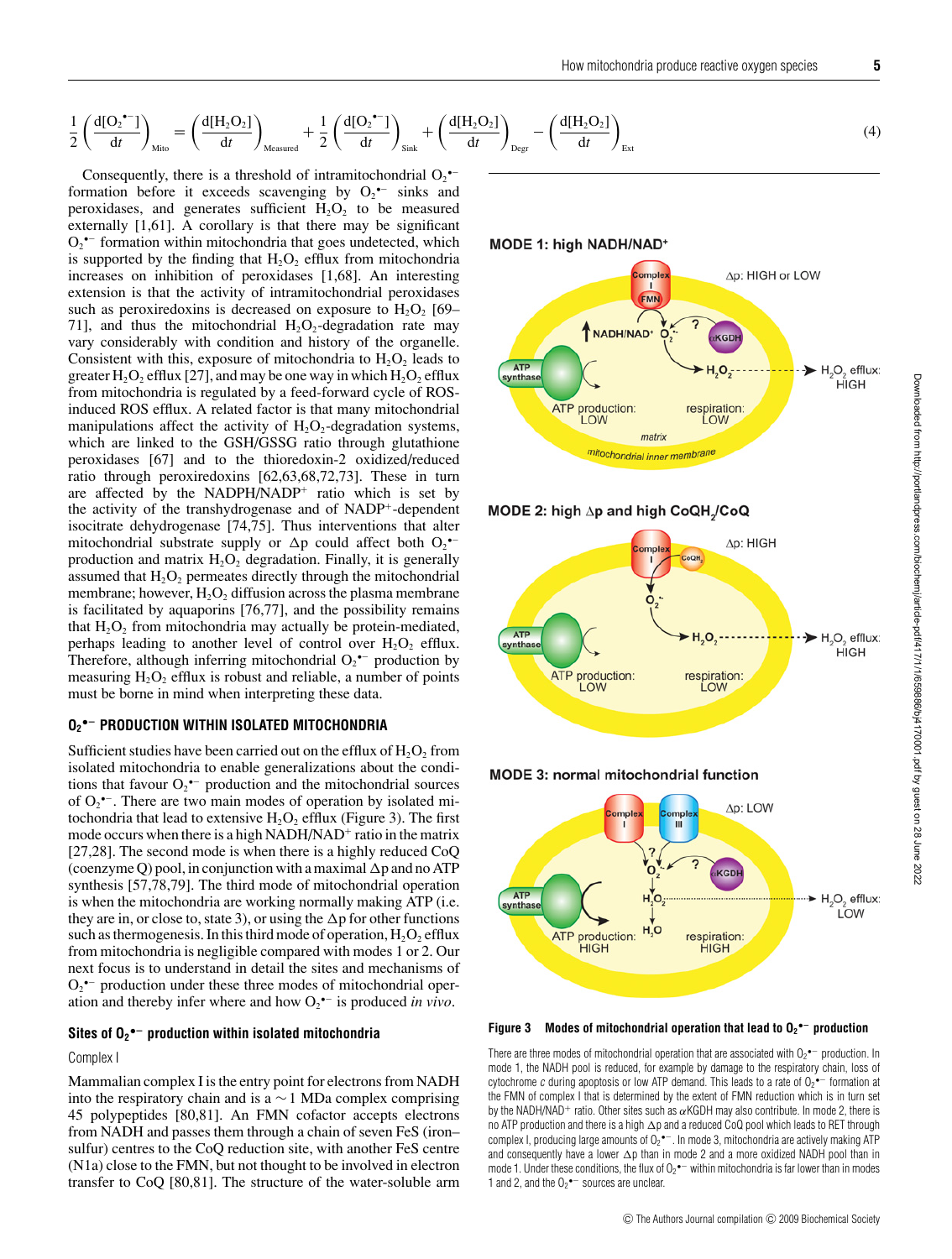of complex I from *Thermus thermophilus*, which contains the FMN and the FeS centres, is known and is likely to be very similar to that in mammals [80–82]. However, the structure of the CoQ reduction site in the hydrophobic arm is not known and the mechanism of proton pumping by complex I is uncertain [80–82]. The *Thermus* structure indicates that the seven FeS centres in the hydrophilic arm involved in passing electrons from FMN to CoQ are reasonably well shielded from  $O_2$ , so that  $O_2$  is most likely to access electron carriers at the FMN and CoQ sites, although there are FeS centres at both termini which could also donate electrons to  $O_2$  [81].

The first demonstration of ROS production by complex I was in SMPs where reduction of the CoQ pool and generation of a large  $\Delta p$  by succinate led to uncoupler-sensitive H<sub>2</sub>O<sub>2</sub> production [83]. Subsequently, it was shown that isolated complex I in the presence of NADH produces  $O_2$ <sup>\*-</sup> and that this generation is enhanced by the inhibitor rotenone which binds to the CoQ-binding site [84]. The mechanism of  $O_2^{\bullet-}$  production by isolated complex I is now reasonably well understood [28,85]. The isolated complex produces  $O_2$ <sup>•–</sup> from the reaction of  $O_2$  with the fully reduced FMN, and the proportion of the FMN that is fully reduced  $(P_R)$  is set by the NADH/NAD<sup>+</sup> ratio [28,85]. This model explains why inhibition of complex I with rotenone increases  $O_2^{\bullet-}$  production, as it will lead to a back up of electrons onto FMN which will produce  $O_2^{\bullet-}$  [86,87]. For complex I within intact mitochondria, the proportion of fully reduced FMN is thought to be set by the NADH/NAD<sup>+</sup> ratio, so inhibition of the respiratory chain by damage, mutation, ischaemia, loss of cytochrome *c* or by the build up of NADH due to low ATP demand and consequent low respiration rate will increase the NADH/NAD<sup>+</sup> ratio and lead to  $O_2$ <sup>•–</sup> formation [27,28,57,88–90]. In contrast, for most situations where mitochondria are respiring normally on NADH-linked substrates and the NADH/NAD<sup>+</sup> ratio is relatively low, only small amounts of  $O_2$ <sup>•–</sup> are produced from complex I [87]. An elegant demonstration of the importance of an elevated NADH/NAD<sup>+</sup> ratio for  $O_2$ <sup>•–</sup> production from complex I is that oxidation of the NADH pool in mammalian mitochondria by expression of a yeast NADH dehydrogenase decreases  $O_2$ <sup>•–</sup> production [91].

The other mechanism by which complex I produces large amounts of  $O_2$ <sup>\*-</sup> is during RET (reverse electron transport) [7,27,87,89]. RET occurs for mitochondria operating in mode 2 when electron supply reduces the CoQ pool, which in the presence of a significant  $\Delta p$  forces electrons back from CoQH<sub>2</sub> into complex I, and can reduce  $NAD<sup>+</sup>$  to  $NADH$  at the FMN site [92]. RET was first associated with  $H_2O_2$  production in SMPs respiring on succinate [83,93]. Later, it was shown that isolated mitochondria respiring on succinate, also generate large amounts of  $O_2$ <sup>\*-</sup> from complex I by RET [94]. Since then it has become clear that there is extensive  $O_2^{\bullet-}$  production by RET at complex I in isolated brain, heart, muscle and liver mitochondria under conditions of high  $\Delta p$  with electron supply to the CoQ pool from succinate,  $\alpha$ -glycerophosphate or fatty acid oxidation [7,24,87,89]. This  $O_2^{\bullet-}$  production by RET is abolished by rotenone, confirming that it is due to electrons entering into complex I through the CoQ-binding site(s) [95]. Of particular note, the dependence of RET-associated  $O_2$ <sup>-–</sup> production on  $\Delta p$  is very steep and is abolished completely by a small decrease in  $\Delta p$ [79,87], presumably by decreasing the thermodynamic driving force pushing electrons to the  $O_2^{\bullet-}$ -producing site(s) within complex I. Intriguingly,  $O_2^{\bullet-}$  production by complex I is more sensitive to changes in the  $\Delta$ pH (pH gradient) component of the  $\Delta p$ , than to the  $\Delta \psi$  (membrane potential) component [79,96].

The complex I site producing  $O_2$ <sup>\*-</sup> during RET is unclear [85,97]. The simplest possibility is that RET forces electrons right back through complex I to the FMN, and that the site of  $O_2^{\bullet-}$  production is the same during RET as it is for  $O_2^{\bullet-}$ production from the reduced FMN in response to an elevated NADH/NAD<sup>+</sup> ratio [85,89]. Consistent with this, the flavin inhibitor DPI (diphenyleneiodonium) blocks RET-associated  $O_2^{\bullet-}$ production by complex I [89]; however, this does not confirm the involvement of the FMN site, as DPI has other interactions with mitochondria [97]. Furthermore, disruption of the CoQbinding site in complex I under conditions where there was a high  $\Delta$ pH led to far more extensive O<sub>2</sub> $\sim$  production than reduction of FMN alone, suggesting a role for the CoQ-binding site in RET  $O_2$ <sup>\*-</sup> production [95]. In addition, there is not a unique relationship between the mitochondrial NADH/NAD<sup>+</sup> ratio and  $O_2$  •− production by complex I under different conditions [98]. This suggests that  $O_2^{\bullet-}$  production from complex I may occur both by RET and from the reduction of FMN by the NADH pool simultaneously, and that most of the  $O_2^{\bullet-}$  generated during RET is not produced at the FMN. If  $O_2$ <sup> $-$ </sup> is not produced at FMN during RET, then the focus shifts to the CoQ-binding site, where two electrons are passed from the N2 FeS centre to CoQ, reducing it to  $CoQH<sub>2</sub>$ , while pumping four  $H<sup>+</sup>$  across the mitochondrial inner membrane by an unknown mechanism. The intriguing pH- and  $\Delta$ pH-dependence of  $O_2$ <sup>+-</sup> production during RET [79] may suggest that critical semiquinones and semiquinolates are formed during proton pumping that react directly with  $O<sub>2</sub>$  to form  $O_2$ <sup>•–</sup> [57,88,95]. However, our lack of knowledge of the full structure of complex I and its exact mechanism of proton pumping hampers progress. More positively, it may be that investigating the mechanism of  $O_2^{\bullet-}$  production [95], and the unusual interaction of complex I with electron acceptors during RET [44], may shed light on the mechanism of proton pumping by complex I.

To summarize, complex I produces large amounts of  $O_2$ <sup> $\text{-}$ </sup> by two mechanisms: when the matrix NADH/NAD<sup>+</sup> ratio is high, leading to a reduced FMN site on complex I, and when electron donation to the CoQ pool is coupled with a high  $\Delta p$  leading to RET (Figure 4). Although the site of  $O_2^{\bullet-}$  production during RET is not known, the rate of  $O_2^{\bullet-}$  production under RET seems to be the highest that can occur in mitochondria [71,79,95].

## Complex III

Complex III funnels electrons from the CoQ pool to cytochrome *c*. The monomer is  $\sim$  240 kDa and comprises 11 polypeptides, three haems and an FeS centre, and it interacts transiently with CoQ during the Q-cycle at the  $Q_i$  and  $Q_o$  sites [99]. Complex III has for a long time been regarded as a source of  $O_2$ <sup>•–</sup> within mitochondria [84,100]. When supplied with  $CoQH_2$  and when the  $Q_i$  site is inhibited by antimycin, complex III produces large amounts of  $O_2$ <sup>•–</sup> from the reaction of  $O_2$  with a ubisemiquinone bound to the Q<sub>o</sub> site [84,89,100–103]. This  $O_2$ <sup>\*-</sup> is released from complex III to both sides of the inner membrane [24,27,52,104]. However, in the absence of antimycin, the  $Q_0$  site ubisemiquinone is not stabilized and  $O_2$ <sup>\*-</sup> production by complex III is low [105]. Inhibition of respiration at points distal to complex III with cyanide or by loss of cytochrome  $c$  does not increase  $O_2$ <sup>\*-</sup> production by complex III [100], therefore reduction of the CoQ pool is not sufficient to generate  $O_2^{\bullet-}$  at complex III. It may be that high  $\Delta p$  stabilizes the  $Q_0$  site ubisemiquinone; however, the very high production of  $O_2^{\bullet-}$ by complex I during RET in the presence of succinate is abolished completely by rotenone [87,95]. Under these conditions, there is a large  $\Delta p$  and a reduced CoQ pool, suggesting that the maximal  $O_2^{\bullet-}$  production by uninhibited complex III is negligible compared with that by complex I during RET. However, it is possible that, for mitochondria operating in mode 3, when  $O_2^{\bullet-}$ production by complex I is low, the contribution of complex III to the overall  $O_2$ <sup>+-</sup> flux may then become relatively significant.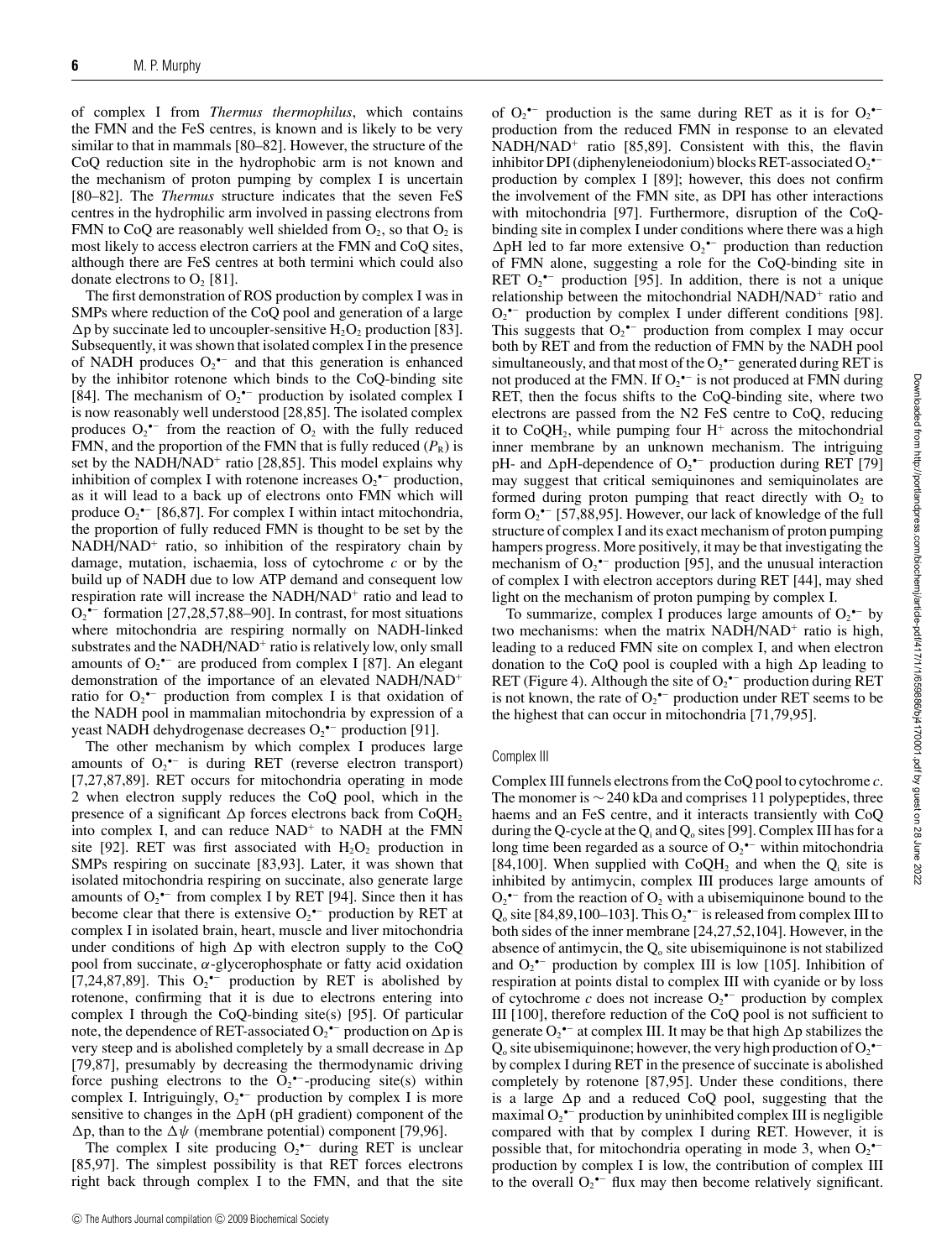

#### **Figure 4 Production of O2 •− by complex I**

The cartoon of complex I is a chimaera modelled on the hydrophobic arm of Yarrowia lipolytica obtained by electron microscopy [132] and the crystal structure of the hydrophilic arm from Thermus *thermophilus* [82]. The location of the FMN and the FeS centres in the water-soluble arm are indicated, along with the putative CoQ-binding site. In mode 1, there is extensive O<sub>2</sub> •− production from the FMN in response to a reduced NADH pool. In mode 2, a high ∆p and a reduced CoQ pool lead to RET and a high flux of O2\*− from the complex. The site of this O2\*− production is uncertain, hence the question mark, but may be associated with the CoQ-binding site(s).

Under these conditions, factors that affect the stability of the ubisemiquinone radical in the  $Q_0$  site, such as loss of cytochrome  $c$  or changes in  $\Delta p$  or in the redox state of the CoQ and cytochrome  $c$  pools, may modulate  $O_2$ <sup>\*-</sup> production. Therefore, although complex III can be induced to produce  $O_2$ <sup>\*-</sup> with the inhibitor antimycin, its production in mitochondria under physiological conditions is far lower and is negligible compared with the maximum rates of  $O_2^{\bullet-}$  production from complex I.

## Other sites of  $O_2$ <sup>•–</sup> production within mitochondria

Many other sites within mitochondria may also produce  $O_2$ <sup>\*-</sup> or  $H_2O_2$ . It is convenient to divide most of these into sites that interact with the matrix NADH pool and those that are connected to the CoQ pool within the inner membrane.

When respiratory chain activity is low, or when there is RET, the NADH/NAD<sup>+</sup> ratio will increase and this may lead to  $O_2$ <sup> $\sim$ </sup> production at other sites connected to the NADH pool, in addition to complex I. When complex I is inhibited with rotenone, there is a reduced NADH pool and ROS production from complex I, but addition of 2-oxoglutarate ( $\alpha$ -ketoglutarate) as a substrate increases ROS production further, suggesting that the combination of 2-oxoglutarate with a reduced NADH pool may lead to significant ROS production from  $\alpha$ KGDH [2-oxoglutarate] dehydrogenase (α-ketoglutarate dehydrogenase)] [7,106–108]. One component of  $\alpha$ KGDH is dihydrolipoamide dehydrogenase, which contains a flavin that can produce ROS when its electron acceptor  $NAD^+$  is limiting [7,106–108]. Decreasing the expression of dihydrolipoamide dehydrogenase in mouse fibroblasts decreased  $O_2$ <sup>\*-</sup> production in mitochondria isolated from these cells [7,106–108]. A similar situation may exist for other enzymes that contain dihydrolipoamide dehydrogenase, such as pyruvate dehydrogenase, but their capacity for  $O_2$ <sup>--</sup> production seems to be less than that of  $\alpha$ KGDH [106]. Therefore, under conditions of high NADH/NAD<sup>+</sup> ratio, not only complex I, but also  $\alpha$ KGDH, and perhaps other enzymes linked to the NADH pool, may contribute to  $O_2$ <sup>\*-</sup> production in a manner that depends on the mitochondrial substrates. It may be that when mitochondria are operating in mode 3 and are actively making ATP,  $O_2$ <sup>\*-</sup> production from complex I is negligible and the contribution from sites such as  $\alpha$ KGDH is proportionally more significant [106].

Many potential sites of  $O_2^{\bullet-}$  production interact with the CoQ pool. Fatty acid oxidation in the matrix reduces ETF (electron transfer flavoprotein) which passes its electrons to CoQ via ETF:CoQ oxidoreductase on the matrix surface of the inner membrane [109]. Oxidation of palmitoyl-CoA by mitochondria leads to  $H<sub>2</sub>O<sub>2</sub>$  production [12,90], primarily from RET at complex I; however, ETF:CoQ reductase may itself produce ROS [24]. Dihydroorotate dehydrogenase on the outer surface of the inner membrane catalyses oxidation of dihydro-orotate to orotate with reduction of CoQ, and dihydro-orotate oxidation is associated with mitochondrial  $O_2$ <sup>\*-</sup> production [110]; however, it is uncertain whether  $O_2$ <sup>\*-</sup> is produced by dihydro-orotate dehydrogenase itself. On the outer surface of the inner membrane,  $\alpha$ GPDH ( $\alpha$ -glycerophosphate dehydrogenase) takes electrons from α-glycerophosphate to CoQ [111–113]. In brown adipose tissue mitochondria [112], and in *Drosophila* mitochondria [114], oxidation of α-glycerophosphate is associated with ROS production, much of this due to RET from complex I, although some is produced from  $\alpha$ GPDH itself on the outer surface of the mitochondrial inner membrane [113]. However, the physiological significance of this is unclear, as  $\alpha$ GPDH is expressed at relatively low levels in most mammalian tissues [111,112], although it may be important in the brain [113]. Complex II oxidizes succinate passing electrons to CoQ, but, although the damaged or mutated complex can produce ROS [101,115], it seems that all  $O_2$ <sup>\*-</sup> production during succinate oxidation arises from complex I by RET. Therefore the activity of a number of CoQ-linked enzymes is associated with increased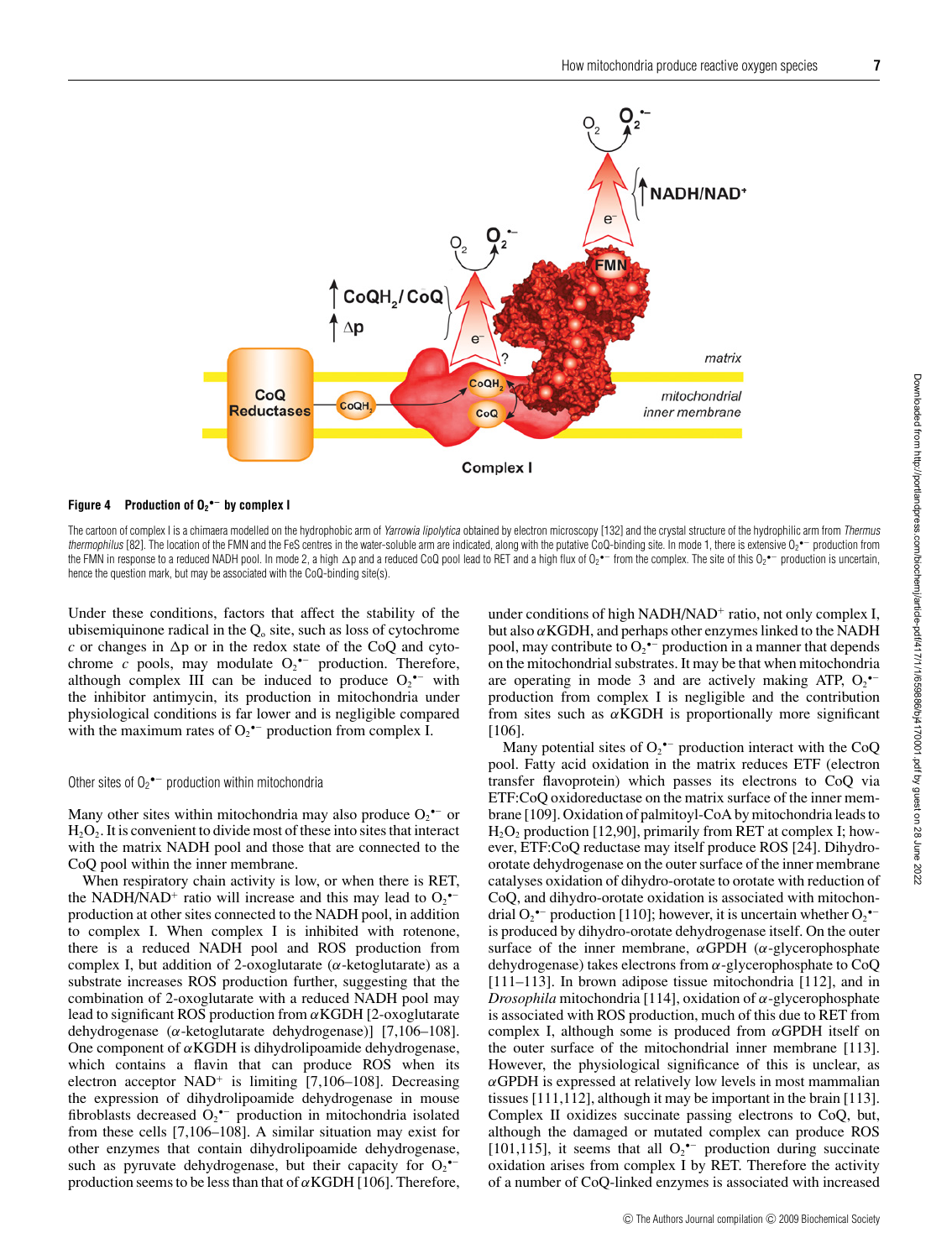ROS production, primarily by favouring RET at complex I, but, in some cases, they may produce ROS directly themselves.

In addition to the sites discussed above, there are many other mitochondrial enzymes that can be induced to produce  $O_2$ <sup> $\text{-}$ </sup> or  $H_2O_2$ . Some of these are not connected to the NADH or CoQ pools, such as the adrenodoxin reductase/adrenodoxin/cytochrome  $P_{450}$ system in the mitochondrial matrix that receives electrons from the NADPH pool [116,117]. Therefore it is probable that many other sites of mitochondrial  $O_2$ <sup>•–</sup> production remain to be discovered, but whether they make a quantitatively significant contribution to mitochondrial ROS production under physiological conditions is unclear [1].

## **Overview of O2 •− production by isolated mitochondria**

It is possible to draw some tentative conclusions about  $O_2$ <sup>\*-</sup> production by isolated mitochondria. Two modes of operation lead mitochondria to produce large amounts of  $O_2$ <sup>•–</sup>: mode 1, when there is a build up of NADH, and mode 2, when there is a large  $\Delta p$  and a reduced CoQ pool (Figure 3). In both modes, the predominant site of  $O_2^{\bullet-}$  production is complex I, in keeping with a growing view that complex I is the major source of  $O_2$ <sup> $\bullet$ –</sup> within mitochondria *in vivo* [1,7,85,118]. Even so, the accumulation of NADH that occurs in modes 1 and 2 may lead to  $O_2$ <sup> $\sim$ –</sup> production from other sites such as  $\alpha$ KGDH. The mechanisms of O<sub>2</sub> $\bullet$ production from complex I in the two modes are quite distinct, being by reduction of FMN by NADH in mode 1 and by RET in mode 2. Of course, in some situations, both mode 1 and mode 2 may operate simultaneously when a build up of NADH and CoQ coincides with a high  $\Delta p$ .

The mode 1 production of  $O_2$ <sup>•–</sup> probably occurs *in vivo* under conditions where damage to the respiratory chain, slow respiration or ischaemia leads to a build up of NADH. This may occur during cytochrome *c* release in apoptosis and following inhibition of respiration at cytochrome oxidase by NO• . Treatments that oxidize the NADH pool, such as overexpressing NADH oxidases, should decrease the production of  $O_2$ <sup> $\text{-}$ </sup> in mode 1, while rotenone and other respiratory inhibitors should increase it (antimycin would not be diagnostic here as it will increase  $O_2$ <sup> $-$ </sup> production at complex III). Whether mode 2  $O_2$ <sup>\*-</sup> production occurs in cultured cells or*in vivo* is not known. If it does, it would be associated with a high -p and a reduced CoQ pool, and will be very sensitive to mild uncoupling and to inhibition by rotenone. The generation of  $O_2$ <sup> $\text{-}$ </sup> by both modes 1 and 2 will be decreased by mild uncoupling, perhaps suggesting that the physiological function of uncoupling proteins-2 and -3 is to modulate mitochondrial  $O_2$ <sup>•–</sup> production [118].

Mode 3 occurs when mitochondria are synthesizing ATP or utilizing  $\Delta p$  for other functions. Under these conditions, the lowered  $\Delta p$  and the oxidized NADH pool prevent  $O_2$   $\hspace{-1em}\rule{0.1mm}{1.1ex}\hspace{-1em}\rule{0.1mm}{1.5ex}\hspace{-1em}\rho$  and the oxidized NADH pool prevent  $O_2$   $\hspace{-1em}\rule{0.1mm}{1.5ex}\hspace{-1em}\rho$  production by RET and greatly decrease  $O_2$ <sup>\*-</sup> production at the FMN of complex I, making  $H_2O_2$  efflux from mitochondria negligible compared with modes 1 or 2 (e.g. [4,78,89,119]). However, there may still be  $O_2$ <sup>\*-</sup> production within mitochondria operating in mode 3 that is below the threshold consumed by mitochondrial peroxidases (eqn 4) [68]. Although the sites of this putative  $O_2$ <sup>•–</sup> production in mode 3 are unclear, complex I, complex III and matrix enzymes such as  $\alpha$ KGDH could all contribute. A further complication is that *in vivo* substrate supply to the respiratory chain is stringently regulated by factors such as dietary and hormonal status, leading to alterations in the steadystate reduction potential of mitochondrial electron carriers. As mitochondria *in vivo* probably spend much of their time synthesizing ATP, this mode of  $O_2$ <sup>+-</sup> production may account for most of the overall exposure of mitochondria to  $O_2$ <sup> $-$ </sup>. Thus, even though the rate of  $O_2^{\bullet-}$  production in mode 3 is relatively low

and the sources are poorly understood, it may turn out to be the mode of greatest biological importance and be responsible for the long-term accumulation of mitochondrial oxidative damage and for the extensive tissue damage seen in the absence of MnSOD [45,46].

#### **THE PARADOX OF HYPOXIC H2O2 PRODUCTION BY MITOCHONDRIA**

Figure 3 gives a reasonable description of mitochondrial  $O_2$ <sup>•–</sup> production. However, mitochondrial ROS production is also reported to increase under conditions of very low  $[O_2]$ , which is paradoxical and seems to contradict the dependence of mitochondrial  $O_2^{\bullet-}$  production on  $[O_2]$  given in eqn (2). These hypoxic effects are seen in cultured cells when ambient  $O_2$  is decreased from 21 %  $O_2$  to 1–3 %  $O_2$  [120,121]. This corresponds to an equilibrium  $[O_2]$  of 10–20  $\mu$ M, although the local  $[O_2]$ around mitochondria will be lower.

The discovery of increased mitochondrial ROS production during hypoxia arose from investigations of HIF-1 (hypoxiainducible factor-1), which plays a central role in the response of cells to hypoxia [122,123]. HIF-1 is a heterodimer comprising HIF-1 $\alpha$  and HIF-1 $\beta$  that translocates to the nucleus and there, in association with other proteins, initiates transcription of a number of genes in response to hypoxia [122,123]. HIF-1 $\alpha$ is constitutively expressed, but, under normoxia, it is rapidly hydroxylated on proline residues by PHD (prolyl hydroxylase), which uses 2-oxoglutarate and  $O_2$  as substrates, marking HIF-1 $\alpha$  for rapid degradation by the ubiquitin–proteasome system [122,123]. When the  $[O_2]$  falls, HIF-1 $\alpha$  is no longer degraded, allowing the HIF-1 heterodimer to form and induce the transcription of a series of hypoxia-sensitive genes. Further regulation of HIF-1 occurs because PHD activity is sensitive to  $H<sub>2</sub>O<sub>2</sub>$ , probably through reaction with non-haem iron in its active site [120,121]. Thus the mitochondrial respiratory chain may act as an  $O_2$  sensor, releasing  $H_2O_2$  under hypoxic conditions to decreases the activity of PHD, thereby stabilizing HIF-1 $\alpha$  and modulating its response to hypoxia [120,121].

The evidence that hypoxia increases mitochondrial ROS production in cultured cells comes from measurements of cytosolic ROS using several different probes, and from showing that the effects of hypoxia-induced mitochondrial ROS on HIF-1 can be blocked by mitochondria-targeted antioxidants [120,121,124]. Further studies have shown that a functional respiratory chain is required, that loss of cytochrome *c*, or the Rieske FeS centre of complex III, abolishes this ROS signal [121,125], and that the direct addition of  $H_2O_2$  overcomes this blockade [126]. These studies have led to the proposal that the source of the ROS is complex III [121], possibly a ubisemiquinone at the  $Q_0$  site [126]. Although ongoing work may refine details of this model, the question remains of how lowering  $[O_2]$  can increase  $H_2O_2$ efflux from mitochondria. When isolated mitochondria were maintained at low  $[O_2]$ , ROS production decreased as the  $[O_2]$ was lowered from approx. 5  $\mu$ M O<sub>2</sub> to anoxia [29]. This finding makes it unlikely that the decrease in  $[O_2]$  itself affects  $O_2^{\bullet-}$ production directly, for example by altering the stability of the ubisemiquinone radical at complex III, the rate of degradation or release of  $H_2O_2$  from mitochondria or the sidedness of  $O_2^{\bullet-}$ release from complex III [104,121]. Instead it suggests that the low  $[O_2]$  environment requires additional factors that occur in the hypoxic cell environment to increase mitochondrial ROS efflux. For example, changes in [NO• ] might modulate the response of cytochrome oxidase to low  $[O_2]$  [127], thereby altering the  $P_R$ of protein redox groups. Alternatively, hypoxia could act through cell signalling pathways to decrease the activity of mitochondrial matrix or intermembrane space peroxidases, thereby increasing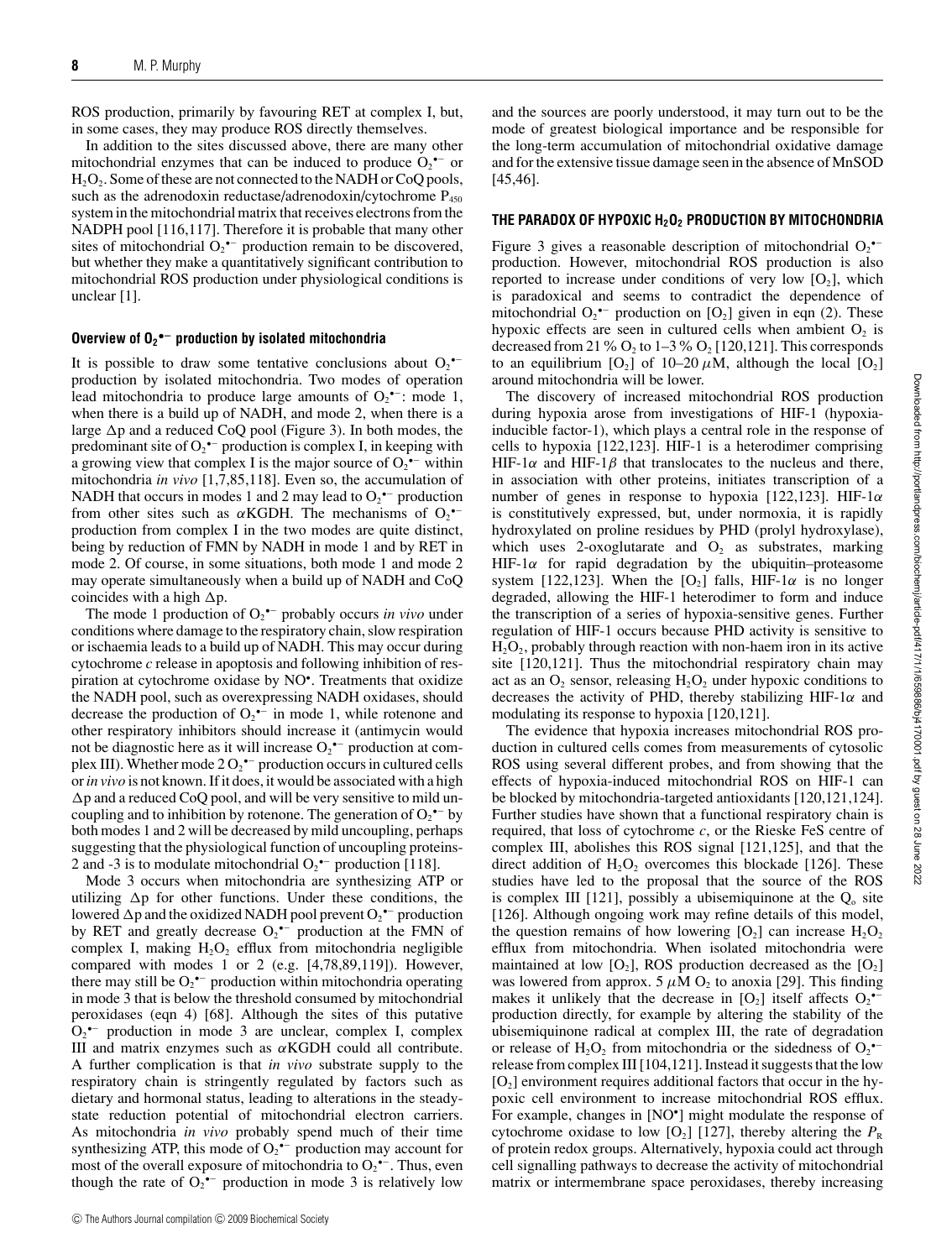# **HOW MUCH O2 •− DO MAMMALIAN MITOCHONDRIA PRODUCE IN VIVO?**

To investigate the significance of mitochondrial  $O_2^{\bullet-}$  production in oxidative damage and redox signalling, it is necessary to know how much O2 •− is generated by mitochondria *in vivo*. The greatest rate of  $H_2O_2$  production by isolated mitochondria occurs during mode 2 when mitochondria have a high  $\Delta p$ , a reduced CoQ pool and are not making ATP. Under these conditions, ROS production is primarily by RET at complex I, and approx. 1–2% of the  $O<sub>2</sub>$  consumed by isolated mitochondria under these conditions forms  $O_2^{\bullet-}$  [1,4,27]. Since it was first published by Chance and colleagues  $[4,12]$ , this value of  $1-2\%$  of respiration going to  $O_2$ <sup>•–</sup> has propagated through the literature and has been used erroneously to estimate mitochondrial O<sub>2</sub><sup>•−</sup> production *in vivo*, even though the original authors made it clear that it only applied to particular experimental conditions [12].

Several factors make extrapolation of  $H_2O_2$  production by isolated mitochondria to the *in vivo* situation invalid. First, maximal  $O_2$ <sup>•–</sup> production by isolated mitochondria occurs during RET using saturating levels of substrates such as succinate, which are at lower concentrations *in vivo*. When lower concentrations of succinate are used, approx. 0.4–0.8% of respiration produces  $H<sub>2</sub>O<sub>2</sub>$  [57], while use of the physiological substrate palmitoyl-CoA decreases  $H_2O_2$  production to approx. 0.15% of respiration [24], and, when glutamate/malate are used as substrates,  $H_2O_2$  production accounts for approx. 0.12% of respiration [27]. Secondly, measurements on isolated mitochondria are generally made using air-saturated medium containing  $\sim$  200  $\mu$ M O<sub>2</sub>. As mitochondrial  $O_2$ •<sup>–</sup> production is probably proportional to [ $O_2$ ] and the physiological [O<sub>2</sub>] around mitochondria is approx. 10–50  $\mu$ M, O<sub>2</sub><sup>•–</sup> production may be 5–10-fold lower than for isolated mitochondria in the same state. The third and most important factor limiting extrapolation of *in vitro* O2 •− production to the situation *in vivo* is that mitochondria *in vivo* are likely to be making ATP and will thus be operating in mode 3 with a lowered  $\Delta p$  and relatively oxidized NADH and CoQ pools. Consequently, their rates of  $H_2O_2$  efflux are negligible compared with modes 1 or 2. Therefore, although it is valid to say that  $0.12–2\%$  of respiration goes to  $O_2$ <sup>•–</sup> *in vitro*, these values cannot be extrapolated to the *in vivo* situation where mitochondrial  $O_2$ <sup>\*-</sup> production will be far, far lower.

Allowing for these caveats, can we estimate roughly how much O2 •− is produced by mitochondria *in vivo*? Unfortunately the answer at the moment is no, because we know little about basic mitochondrial function *in vivo*. For example, the proportion of time that mitochondria spend actively making ATP (i.e. in state 3) or with a high  $\Delta p$  and a low rate of ATP synthesis (i.e. in state 4) *in vivo* is not known. The proportion of mitochondria with a reduced NADH pool and whether RET occurs *in vivo* are also unclear. If, as is probable, mitochondria *in vivo* spend most of their time close to state 3, then we have very limited knowledge of how much  $O_2^{\bullet-}$  production occurs in the matrix. Therefore, although there is considerable evidence for the accumulation of oxidative damage within mitochondria *in vivo* [3,128], from which we can infer that mitochondrial ROS production does occur, it is difficult to estimate the flux of mitochondrial  $O_2$ <sup>\*-</sup> that leads to this damage.

Although estimates of mitochondrial  $O_2$ <sup>-</sup> production as a proportion of respiration rate are not possible, can we infer from

studies of mitochondria *ex vivo* the extent of O2 •− production *in ? The maximum*  $O_2$ *<sup>\*-</sup> production rate <i>in vivo* is proportional to the content of respiratory complexes such as complex I, and thus correlates with maximum respiration rate. However, as the actual  $O_2$ <sup>•–</sup> production rate depends so closely on factors such as  $\Delta p$  and NADH/NAD<sup>+</sup> ratio, which vary markedly *in vivo*, it is not possible to say that changes in ROS production by mitochondria isolated from animals of different ages or hormonal status bear any relation to differences in mitochondrial ROS production *in vivo*. Is it at least possible to infer *in vivo* rates of mitochondrial  $O_2^{\bullet-}$  production from direct measurements of ROS within living tissue? At the moment, the answer is also no, because quantification is challenging and currently there are no reliable estimates of mitochondrial O<sub>2</sub><sup>•−</sup> production *in vivo*. A classic estimate of  $H_2O_2$  production was made in perfused liver where  $H<sub>2</sub>O<sub>2</sub>$  production by the whole organ was measured from changes in catalase compound I [129]. Approx. 80 nmol of  $H_2O_2/m$ in per g of wet weight was produced in the tissue [127], with about 12 nmol of  $H_2O_2/m$ in per g of wet weight estimated to come from mitochondria [90]. However, one of the many assumptions made in this work was that mitochondrial  $H_2O_2$  production *in situ* was the same as for isolated mitochondria respiring on succinate, when they would have been producing  $H_2O_2$  by RET [90]. Therefore we know little about the actual flux of  $O_2^{\bullet-}$ within mitochondria *in vivo*, about how it changes under different physiological circumstance, or about its quantititive importance relative to other sources of ROS. More work is required to develop methods to measure mitochondrial ROS production *in vivo*.

## **CONCLUSIONS**

I have outlined the factors that lead to  $O_2^{\bullet-}$  production within isolated mitochondria and have shown that there are two modes of high  $O_2^{\bullet-}$  production, predominantly, but not exclusively, from complex I: by RET when the  $\Delta p$  is high and the CoQ pool is reduced, and from the FMN when the NADH/NAD<sup>+</sup> ratio is high (Figure 3). When mitochondria are actively making ATP, the rate of  $O_2$ <sup>•–</sup> production is far lower and the sites of production are uncertain. This suggests that *in vivo* conditions leading to RET or an accumulation of NADH will favour  $O_2$ <sup>\*-</sup> production. However, the extent to which these situations arise *in vivo* is not known, and, at the moment, it is not possible to estimate the rate of mitochondrial  $O_2$ <sup>\*-</sup> production *in vivo*. Even so, the description given here of the factors underlying mitochondrial  $O_2$ <sup> $-$ </sup> production will enable the design and interpretation of experiments to assess the physiological and pathological significance of mitochondrial ROS production *in vivo*. One area where such knowledge is vital is in the large number of pathologies where mitochondrial disruption leads to oxidative damage [3,5]. This raises the possibility that better understanding of how mitochondria produce ROS will lead to the rational design of therapies to minimize mitochondrial oxidative damage [130]. Also important is the likelihood that ROS production by mitochondria is a redox signal integrating mitochondrial function with that of the rest of the cell [3,9]. Redox signalling can occur by mitochondria releasing  $H_2O_2$  that modulates the activity of target proteins through the reversible oxidation of critical protein thiols [9,131], thus altering the activity of enzymes, kinases, phosphatases and transcription factors in mitochondria, the cytosol or the nucleus (Figure 5). Although little is known currently about mitochondrial redox signalling, the description of ROS production developed here shows how it can occur and will prove useful in investigating this rapidly developing area. For example, mitochondrial  $H_2O_2$  efflux could act as a retrograde signal to the cell, reporting on mitochondrial  $\Delta p$  or the redox state of the NADH pool, and thus enable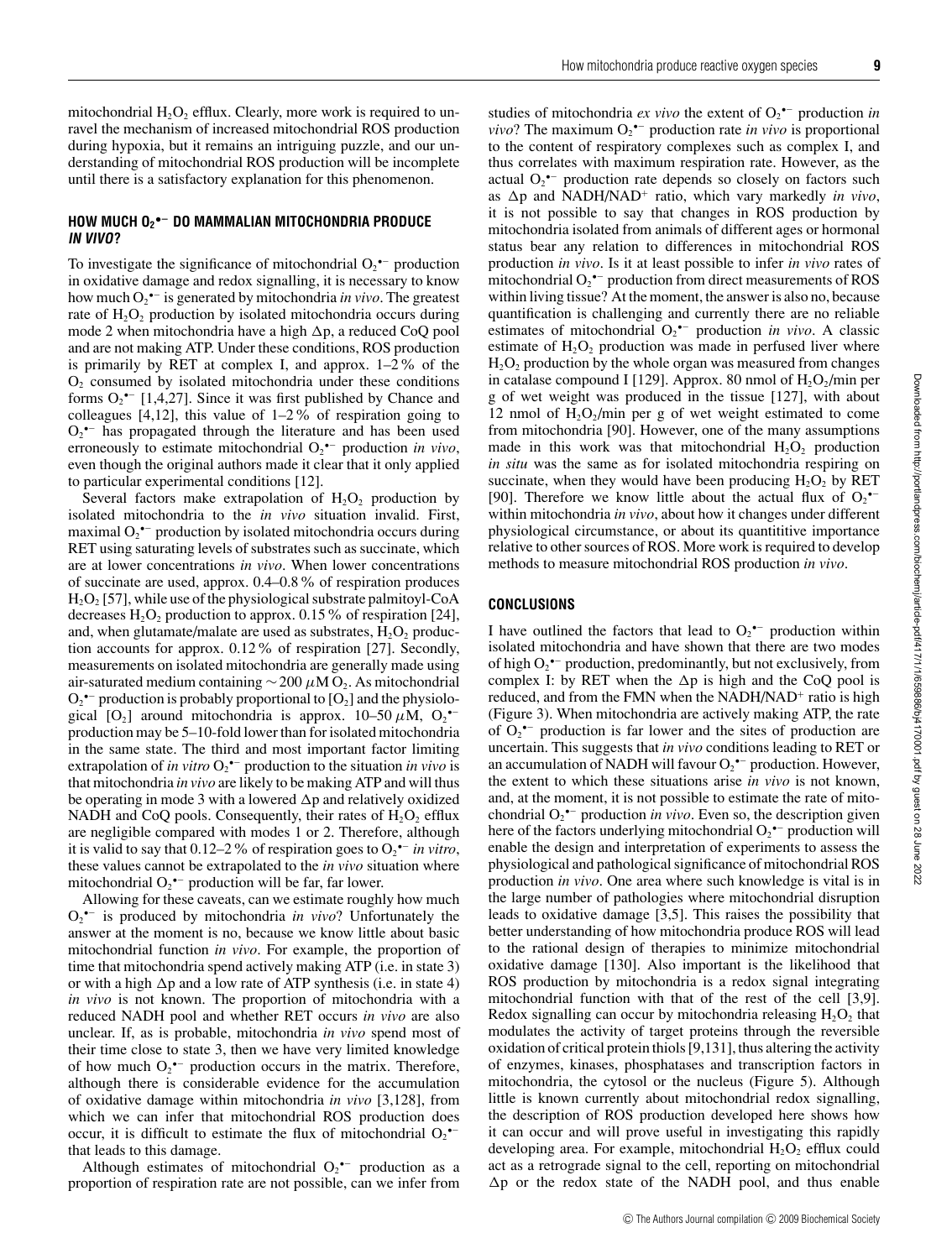

#### **Figure 5 Possible mechanisms of mitochondrial redox signalling**

The production of H<sub>2</sub>O<sub>2</sub> from mitochondria is a potential redox signal. H<sub>2</sub>O<sub>2</sub> generated by mitochondria can reversibly alter the activity of proteins with critical protein thiols by modifying them to intra- or inter-protein disulfides, or to mixed disulfides with GSH. These modifications can occur on mitochondrial, cytosolic or nuclear enzymes, carriers or transcription factors, transiently altering their activities. The change in activity can be reversed by reducing the modified protein thiol by endogenous thiol reductants such as GSH or thioredoxin. As the extent of H<sub>2</sub>O<sub>2</sub> production from mitochondria will depend on factors such as  $\Delta$ p or the redox state of the NADH pool, it can act as a retrograde signal to the rest of the cell, reporting on mitochondrial status. This signal can then lead to the short-term modification of, for example, pathways supplying substrates to the mitochondria. Alternatively, longer-term modifications can occur through modifying redox-sensitive transcription factors that adjust the production of mitochondrial components. In addition, external signals may modify  $0_2$   $\sim$  production by the respiratory chain by post-translational modification. Alteration of the activity of mitochondrial peroxidases could also modulate H<sub>2</sub>O<sub>2</sub> efflux from mitochondria to the rest of the cell. It is also possible that secondary redox signals, such as lipid peroxidation products derived from  $H_2O_2$ , could act as secondary redox signals.

the activity, transcription, translation, import or degradation of mitochondrial components to be adjusted accordingly. It is also likely that external signals can alter  $O_2$ <sup>\*-</sup> production through the post-translational modification of the respiratory chain, or by altering  $H_2O_2$  efflux from mitochondria by modulating the activity of matrix peroxidases such as peroxiredoxins. However, it is clear that to address these vital issues, better methods are required to assess mitochondrial  $\Delta p$  and the reduction potential of critical redox couples within mitochondria *in vivo*, and thus enable the tendency of mitochondria to produce  $O_2$ <sup>•–</sup> to be inferred. Furthermore, techniques to measure the production of mitochondrial  $O_2$ <sup>\*-</sup> and  $H_2O_2$  directly *in vivo* also need to be developed. Such innovations are essential to understand the role of mitochondrial  $O_2$  production in redox signalling and in pathological oxidative damage.

## **ACKNOWLEDGEMENTS**

I thank Martin Brand, Paul Brookes, Helena Cocheme, Judy Hirst, Thomas Hurd, Andrew ´ James, Adrian Lambert, Paul Schumacker and Jan Trnka for helpful comments and discussions, and Helena Cochemé for producing the figures.

#### **FUNDING**

Work is supported by the Medical Research Council (U.K.).

## **REFERENCES**

- 1 Andreyev, A. Y., Kushnareva, Y. E. and Starkov, A. A. (2005) Mitochondrial metabolism of reactive oxygen species. Biochemistry (Moscow) **70**, 200–214
- 2 Turrens, J. F. (2003) Mitochondrial formation of reactive oxygen species. J. Physiol. **552**, 335–344
- 3 Balaban, R. S., Nemoto, S. and Finkel, T. (2005) Mitochondria, oxidants, and aging. Cell **120**, 483–495
- 4 Chance, B., Sies, H. and Boveris, A. (1979) Hydroperoxide metabolism in mammalian organs. Physiol. Rev. **59**, 527–605
- 5 Cadenas, E. and Davies, K. J. (2000) Mitochondrial free radical generation, oxidative stress, and aging. Free Radical Biol. Med. **29**, 222–230
- 6 Raha, S. and Robinson, B. H. (2000) Mitochondria, oxygen free radicals, disease and ageing. Trends Biochem. **25**, 502–508
- 7 Adam-Vizi, V. and Chinopoulos, C. (2006) Bioenergetics and the formation of mitochondrial reactive oxygen species. Trends Pharmacol. Sci. **27**, 639–645
- Muller, F. (2000) The nature and mechanism of superoxide production by the electron transport chain. J. Am. Aging Assoc. **23**, 227–253
- 9 Droge, W. (2002) Free radicals in the physiological control of cell function. Physiol. Rev. **82**, 47–95
- 10 Jensen, P. K. (1966) Antimycin-insensitive oxidation of succinate and reduced nicotinamide-adenine dinucleotide in electron-transport particles. I. pH dependency and hydrogen peroxide formation. Biochim. Biophys. Acta **122**, 157–166
- 11 Loschen, G., Flohe, L. and Chance, B. (1971) Respiratory chain linked  $H_2O_2$  production in pigeon heart mitochondria. FEBS Lett. **18**, 261–264
- 12 Boveris, A. and Chance, B. (1973) The mitochondrial generation of hydrogen peroxide: general properties and effect of hyperbaric oxygen. Biochem. J. **134**, 707–716
- 13 Loschen, G., Azzi, A., Richter, C. and Flohe, L. (1974) Superoxide radicals as precursors of mitochondrial hydrogen peroxide. FEBS Lett. **42**, 68–72
- 14 Forman, H. J. and Kennedy, J. A. (1974) Role of superoxide radical in mitochondrial dehydrogenase reactions. Biochem. Biophys. Res. Commun. **60**, 1044–1050
- 15 Weisiger, R. A. and Fridovich, I. (1973) Superoxide dismutase: organelle specificity. J. Biol. Chem. **248**, 3582–3592
- 16 Sawyer, D. T. and Valentine, J. S. (1981) How super is superoxide? Acc. Chem. Res. **14**, 393–400
- 17 Reynafarje, B., Costa, L. E. and Lehninger, A. L. (1985)  $O<sub>2</sub>$  solubility in aqueous media determined by a kinetic method. Anal. Biochem. **145**, 406–418
- 18 Erecinska, M. and Silver, I. A. (2001) Tissue oxygen tension and brain sensitivity to hypoxia. Respir. Physiol. **128**, 263–276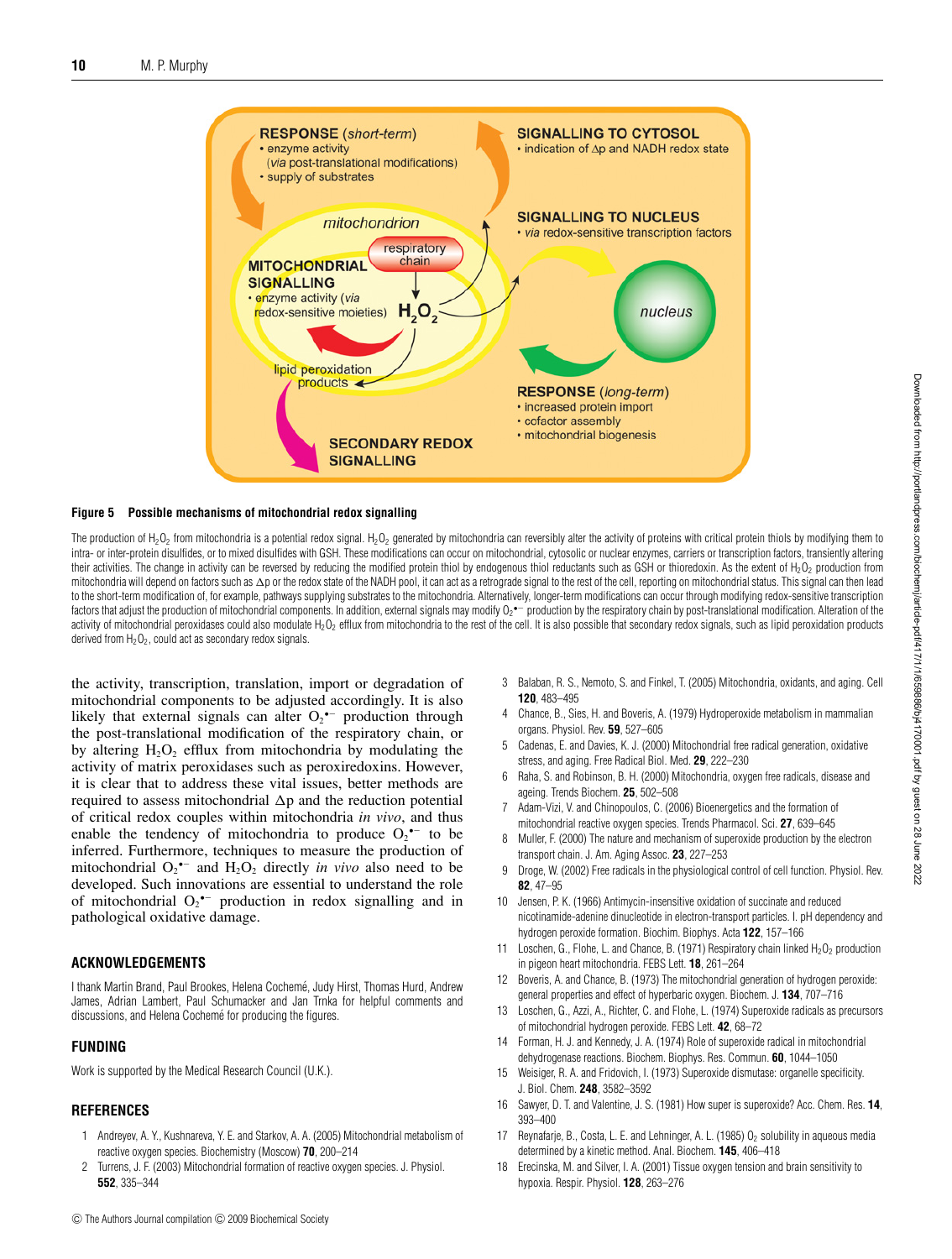- 19 Skulachev, V. P. (1996) Role of uncoupled and non-coupled oxidations in maintenance of safely low levels of oxygen and its one-electron reductants. Q. Rev. Biophys. **29**, 169–202
- 20 Tyler, D. D. (1975) Polarographic assay and intracellular distribution of superoxide dismutase in rat liver. Biochem. J. **147**, 493–504
- 21 Winterbourn, C. C., French, J. K. and Claridge, R. F. (1978) Superoxide dismutase as an inhibitor of reactions of semiquinone radicals. FEBS Lett. **94**, 269–272
- 22 Schafer, F. Q. and Buettner, G. R. (2001) Redox environment of the cell as viewed through the redox state of the glutathione disulfide/glutathione couple. Free Radical Biol. Med. **30**, 1191–1212
- 23 Barja, G. (1999) Mitochondrial oxygen radical generation and leak: sites of production in states 4 and 3, organ specificity, and relation to aging and longevity. J. Bioenerg. Biomembr. **31**, 347–366
- 24 St-Pierre, J., Buckingham, J. A., Roebuck, S. J. and Brand, M. D. (2002) Topology of superoxide production from different sites in the mitochondrial electron transport chain. J. Biol. Chem. **277**, 44784–44790
- 25 Wikstrom, M., Krab, K. and Saraste, M. (1981) Cytochrome Oxidase: a Synthesis, Academic Press, London
- 26 Turrens, J. F., Freeman, B. A., Levitt, J. G. and Crapo, J. D. (1982) The effect of hyperoxia on superoxide production by lung submitochondrial particles. Arch. Biochem. Biophys. **217**, 401–410
- 27 Kudin, A. P., Bimpong-Buta, N. Y., Vielhaber, S., Elger, C. E. and Kunz, W. S. (2004) Characterization of superoxide-producing sites in isolated brain mitochondria. J. Biol. Chem. **279**, 4127–4135
- 28 Kussmaul, L. and Hirst, J. (2006) The mechanism of superoxide production by NADH:ubiquinone oxidoreductase (complex I) from bovine heart mitochondria. Proc. Natl. Acad. Sci. U.S.A. **103**, 7607–7612
- 29 Hoffman, D. L., Salter, J. D. and Brookes, P. S. (2007) Response of mitochondrial reactive oxygen species generation to steady-state oxygen tension: implications for hypoxic cell signaling. Am. J. Physiol. Heart Circ. Physiol. **292**, H101–H108
- 30 Alvarez, S., Valdez, L. B., Zaobornyj, T. and Boveris, A. (2003) Oxygen dependence of mitochondrial nitric oxide synthase activity. Biochem. Biophys. Res. Commun. **305**, 771–775
- 31 Shiva, S., Brookes, P. S., Patel, R. P., Anderson, P. G. and Darley-Usmar, V. M. (2001) Nitric oxide partitioning into mitochondrial membranes and the control of respiration at cytochrome <sup>c</sup> oxidase. Proc. Natl. Acad. Sci. U.S.A. **98**, 7212–7217
- 32 Brown, G. C. and Cooper, C. E. (1994) Nanomolar concentrations of nitric oxide reversibly inhibit synaptosomal respiration by competing with oxygen at cytochrome oxidase. FEBS Lett. **356**, 295–298
- 33 Brown, G. C. (1995) Nitric oxide regulates mitochondrial respiration and cell functions by inhibiting cytochrome oxidase. FEBS Lett. **369**, 136–139
- 34 Cleeter, M. J. W., Cooper, J. M., Darley-Usmar, V. M., Moncada, S. and Schapira, A. H. V. (1994) Reversible inhibition of cytochrome <sup>c</sup> oxidase, the terminal enzyme of mitochondrial respiratory chain, by nitric oxide. FEBS Lett. **345**, 50–54
- 35 Brown, G. C. (1999) Nitric oxide and mitochondrial respiration. Biochim. Biophys. Acta **1411**, 351–369
- 36 Mateo, J., García-Lecea, M., Cadenas, S., Hernández, C. and Moncada, S. (2003) Regulation of hypoxia-inducible factor-1 $\alpha$  by nitric oxide through mitochondriadependent and -independent pathways. Biochem J. **376**, 537–544
- 37 Hagen, T., Taylor, C. T., Lam, F. and Moncada, S. (2003) Redistribution of intracellular oxygen in hypoxia by nitric oxide: effect on HIF1α. Science **302**, 1975–1978
- 38 Moncada, S. and Erusalimsky, J. D. (2002) Does nitric oxide modulate mitochondrial energy generation and apoptosis? Nat. Rev. Mol. Cell Biol. **3**, 214–220
- 39 Klinman, J. P. (2007) How do enzymes activate oxygen without inactivating themselves? Acc. Chem. Res. **40**, 325–333
- 40 Marcus, R. A. and Sutin, N. (1985) Electron transfers in chemistry and biology. Biochim. Biophys. Acta **811**, 265–322
- 41 Moser, C. C., Farid, T. A., Chobot, S. E. and Dutton, P. L. (2006) Electron tunneling chains of mitochondria. Biochim. Biophys. Acta **1757**, 1096–1109
- 42 Massey, V. (1994) Activation of molecular oxygen by flavins and flavoproteins. J. Biol. Chem. **269**, 22459–22462
- 43 Imlay, J. A. (1995) A metabolic enzyme that rapidly produces superoxide, fumarate reductase of Escherichia coli. J. Biol. Chem. **270**, 19767–19777
- Cochemé, H. M. and Murphy, M. P. (2008) Complex I is the major site of mitochondrial superoxide production by paraquat. J. Biol. Chem. **283**, 1786–1798
- 45 Li, Y., Huang, T.-T., Carlson, E. J., Melov, S., Ursell, P. C., Olson, J. L., Noble, L. J., Yoshimura, M. P., Berger, C., Chan, P. H. et al. (1995) Dilated cardiomyopathy and neonatal lethality in mutant mice lacking manganese superoxide dismutase. Nat. Genet. **11**, 376–381
- 46 Lebovitz, R. M., Zhang, H., Vogel, H., Cartwright, J., Dionne, L., Lu, N., Huang, S. and Matzuk, M. M. (1996) Neurodegeneration, myocardial injury, and perinatal death in mitochondrial superoxide dismutase-deficient mice. Proc. Natl. Acad. Sci. U.S.A. **93**, 9782–9787
- 47 Zhao, H., Joseph, J., Fales, H. M., Sokoloski, E. A., Levine, R. L., Vasquez-Vivar, J. and Kalyanaraman, B. (2005) Detection and characterization of the product of hydroethidine and intracellular superoxide by HPLC and limitations of fluorescence. Proc. Natl. Acad. Sci. U.S.A. **102**, 5727–5732
- 48 Robinson, K. M., Janes, M. S., Pehar, M., Monette, J. S., Ross, M. F., Hagen, T. M., Murphy, M. P. and Beckman, J. S. (2006) Selective fluorescent imaging of superoxide in vivo using ethidium-based probes. Proc. Natl. Acad. Sci. U.S.A. **103**, 15038–15043
- 49 Zielonka, J., Vasquez-Vivar, J. and Kalyanaraman, B. (2008) Detection of 2-hydroxyethidium in cellular systems: a unique marker product of superoxide and hydroethidine. Nat. Protoc. **3**, 8–21
- 50 Zielonka, J., Srinivasan, S., Hardy, M., Ouari, O., Lopez, M., Vasquez-Vivar, J., Avadhani, N. G. and Kalyanaraman, B. (2008) Cytochrome <sup>c</sup>-mediated oxidation of hydroethidine and mito-hydroethidine in mitochondria: identification of homo- and heterodimers. Free Radical Biol. Med. **44**, 835–846
- 51 Lucas, M. and Solano, F. (1992) Coelenterazine is a superoxide anion-sensitive chemiluminescent probe: its usefulness in the assay of respiratory burst in neutrophils. Anal. Biochem. **206**, 273–277
- 52 Han, D., Antunes, F., Canali, R., Rettori, D. and Cadenas, E. (2003) Voltage-dependent anion channels control the release of the superoxide anion from mitochondria to cytosol. J. Biol. Chem. **278**, 5557–5563
- 53 Gardner, P. R. (2002) Aconitase: sensitive target and measure of superoxide. Methods Enzmol. **349**, 9–23
- 54 Boveris, A. (1984) Determination of the production of superoxide radicals and hydrogen peroxide in mitochondria. Methods Enzymol. **105**, 429–435
- 55 Barja, G. (1999) Kinetic measurement of mitochondrial oxygen radical production. In Methods in Aging Research, pp. 533–548, CRC Press, Boca Raton
- 56 Sohal, R. S. (1991) Hydrogen peroxide production by mitochondria may be a biomarker of aging. Mech. Ageing Dev. **60**, 189–198
- 57 Hansford, R. G., Hogue, B. A. and Mildaziene, V. (1997) Dependence of  $H_2O_2$  formation by rat heart mitochondria on substrate availability and donor age. J. Bioenerg. Biomembr. **29**, 89–95
- 58 Szabo, C., Ischiropoulos, H. and Radi, R. (2007) Peroxynitrite: biochemistry, pathophysiology and development of therapeutics. Nat. Rev. **6**, 662–680
- 59 Packer, M. A., Porteous, C. M. and Murphy, M. P. (1996) Mitochondrial superoxide production in the presence of nitric oxide leads to the formation of peroxynitrite. Biochem. Mol. Biol. Int. **40**, 527–534
- 60 Giorgio, M., Migliaccio, E., Orsini, F., Paolucci, D., Moroni, M., Contursi, C., Pelliccia, G., Luzi, L., Minucci, S., Marcaccio, M. et al. (2005) Electron transfer between cytochrome  $c$  and p66 $S$ hc generates reactive oxygen species that trigger mitochondrial apoptosis. Cell **122**, 221–233
- Zoccarato, F., Cavallini, L. and Alexandre, A. (2004) Respiration-dependent removal of exogenous  $H_2O_2$  in brain mitochondria: inhibition by  $Ca^{2+}$ . J. Biol. Chem. **279**, 4166–4174
- 62 Rhee, S. G., Yang, K. S., Kang, S. W., Woo, H. A. and Chang, T. S. (2005) Controlled elimination of intracellular  $H_2O_2$ : regulation of peroxiredoxin, catalase, and glutathione peroxidase via post-translational modification. Antioxid. Redox Signaling **7**, 619–626
- 63 Hurd, T. R., Costa, N. J., Dahm, C. C., Beer, S. M., Brown, S. E., Filipovska, A. and Murphy, M. P. (2005) Glutathionylation of mitochondrial proteins. Antioxid. Redox Signaling **7**, 999–1010
- 64 Rhee, S. G., Kang, S. W., Chang, T. S., Jeong, W. and Kim, K. (2001) Peroxiredoxin, a novel family of peroxidases. IUBMB Life **52**, 35–41
- 65 Salvi, M., Battaglia, V., Brunati, A. M., La Rocca, N., Tibaldi, E., Pietrangeli, P., Marcocci, L., Mondovi, B., Rossi, C. A. and Toninello, A. (2007) Catalase takes part in rat liver mitochondria oxidative stress defense. J. Biol. Chem. **282**, 24407–24415
- 66 Radi, R., Turrens, J. F., Chang, L. Y., Bush, K. M., Crapo, J. D. and Freeman, B. A. (1991) Detection of catalase in rat heart mitochondria. J. Biol. Chem. **266**, 22028–22034
- 67 Imai, H. and Nakagawa, Y. (2003) Biological significance of phospholipid hydroperoxide glutathione peroxidase (PHGPx, GPx4) in mammalian cells. Free Radical Biol. Med. **34**, 145–169
- 68 Rigobello, M. P., Folda, A., Scutari, G. and Bindoli, A. (2005) The modulation of thiol redox state affects the production and metabolism of hydrogen peroxide by heart mitochondria. Arch. Biochem. Biophys. **441**, 112–122
- 69 Rhee, S. G., Kang, S. W., Jeong, W., Chang, T. S., Yang, K. S. and Woo, H. A. (2005) Intracellular messenger function of hydrogen peroxide and its regulation by peroxiredoxins. Curr. Opin. Cell Biol. **17**, 183–189
- 70 Cox, A. G., Pullar, J. M., Hughes, G., Ledgerwood, E. C. and Hampton, M. B. (2008) Oxidation of mitochondrial peroxiredoxin 3 during the initiation of receptor-mediated apoptosis. Free Radical Biol. Med. **44**, 1001–1009
- 71 Hurd, T. R., Prime, T. A., Harbour, M. E., Lilley, K. S. and Murphy, M. P. (2007) Detection of reactive oxygen species-sensitive thiol proteins by redox difference gel electrophoresis: implications for mitochondrial redox signaling. J. Biol. Chem. **282**, 22040–22051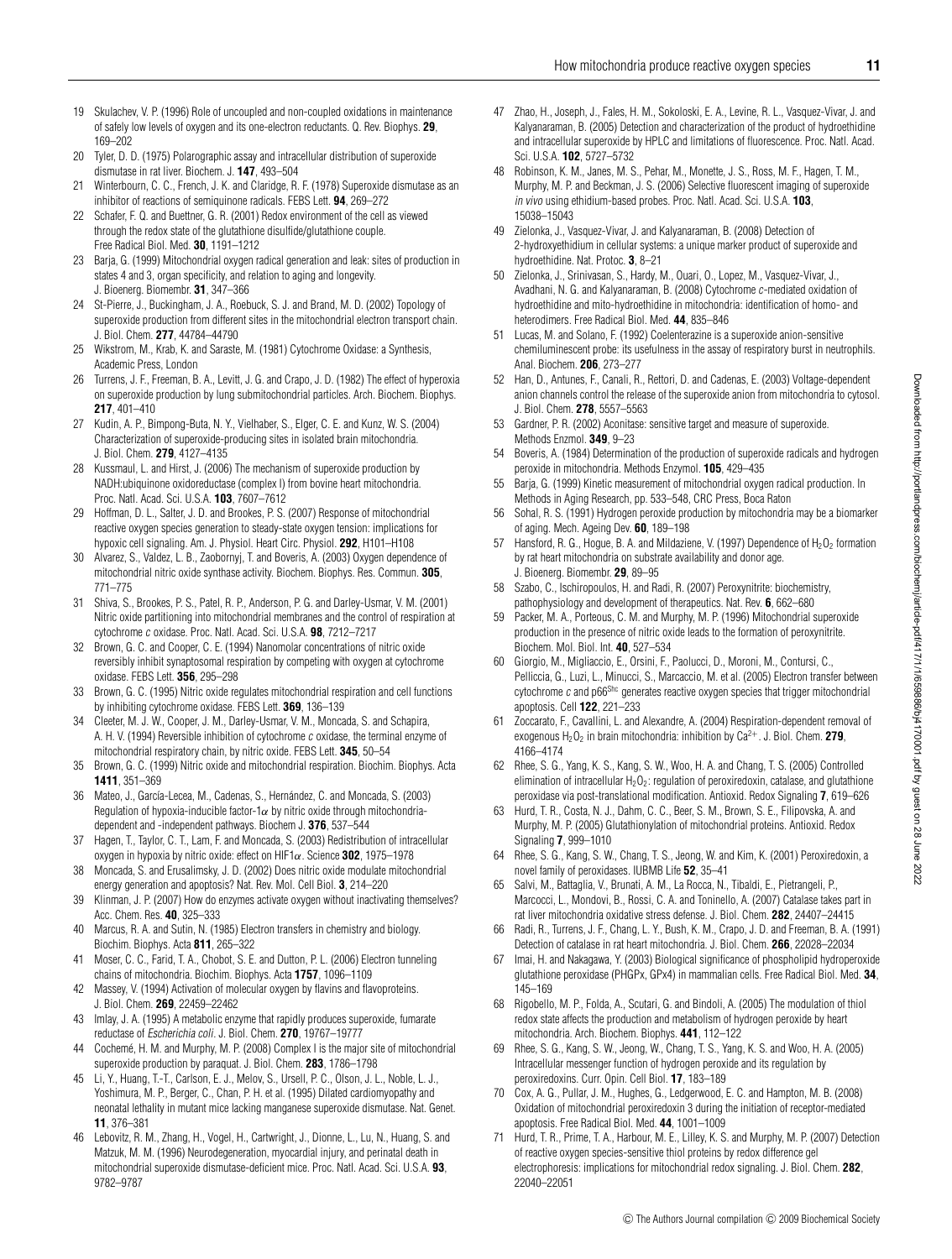- 72 Holmgren, A. (1985) Thioredoxin. Annu. Rev. Biochem. **54**, 237–271
- 73 Hurd, T. R., Filipovska, A., Costa, N. J., Dahm, C. C. and Murphy, M. P. (2005) Disulphide formation on mitochondrial protein thiols. Biochem. Soc. Trans. **33**, 1390–1393
- 74 Rydström, J. (2006) Mitochondrial NADPH, transhydrogenase and disease. Biochim. Biophys. Acta **1757**, 721–726
- 75 Sazanov, L. A. and Jackson, J. B. (1994) Proton-translocating transhydrogenase and NAD- and NADP-linked isocitrate dehydrogenases operate in a substrate cycle which contributes to fine regulation of the tricarboxylic acid cycle activity in mitochondria. FEBS Lett. **344**, 109–116
- 76 Bienert, G. P., Moller, A. L., Kristiansen, K. A., Schulz, A., Moller, I. M., Schjoerring, J. K. and Jahn, T. P. (2007) Specific aquaporins facilitate the diffusion of hydrogen peroxide across membranes. J. Biol. Chem. **282**, 1183–1192
- 77 Bienert, G. P., Schjoerring, J. K. and Jahn, T. P. (2006) Membrane transport of hydrogen peroxide. Biochim. Biophys. Acta **1758**, 994–1003
- 78 Korshunov, S. S., Skulachev, V. P. and Starkov, A. A. (1997) High protonic potential actuates a mechanism of production of reactive oxygen species in mitochondria. FEBS Lett. **416**, 15–18
- 79 Lambert, A. J. and Brand, M. D. (2004) Superoxide production by NADH:ubiquinone oxidoreductase (complex I) depends on the pH gradient across the mitochondrial inner membrane. Biochem. J. **382**, 511–517
- 80 Hirst, J., Carroll, J., Fearnley, I. M., Shannon, R. J. and Walker, J. E. (2003) The nuclear encoded subunits of complex I from bovine heart mitochondria. Biochim. Biophys. Acta **1604**, 135–150
- 81 Sazanov, L. A. (2007) Respiratory complex I: mechanistic and structural insights provided by the crystal structure of the hydrophilic domain. Biochemistry **46**, 2275–2288
- 82 Sazanov, L. A. and Hinchliffe, P. (2006) Structure of the hydrophilic domain of respiratory complex I from Thermus thermophilus. Science **311**, 1430–1436
- 83 Hinkle, P. C., Butow, R. A., Racker, E. and Chance, B. (1967) Partial resolution of the enzymes catalyzing oxidative phosphorylation. XV. Reverse electron transfer in the flavin-cytochrome  $\beta$  region of the respiratory chain of beef heart submitochondrial particles. J. Biol. Chem. **242**, 5169–5173
- 84 Cadenas, E., Boveris, A., Ragan, C. I. and Stoppani, A. O. (1977) Production of superoxide radicals and hydrogen peroxide by NADH–ubiquinone reductase and ubiquinol–cytochrome <sup>c</sup> reductase from beef-heart mitochondria. Arch. Biochem. Biophys. **180**, 248–257
- 85 Hirst, J., King, M. S. and Pryde, K. R. (2008) The production of reactive oxygen species by complex I. Biochem. Soc. Trans. **36**, 976–980
- 86 Takeshige, K. and Minakami, S. (1979) NADH- and NADPH-dependent formation of superoxide anions by bovine heart submitochondrial particles and NADH–ubiquinone reductase preparation. Biochem. J. **180**, 129–135
- 87 Votyakova, T. V. and Reynolds, I. J. (2001)  $\Delta\psi$  –Dependent and -independent production of reactive oxygen species by rat brain mitochondria. J. Neurochem. **79**, 266–277
- 88 Kushnareva, Y., Murphy, A. N. and Andreyev, A. (2002) Complex I-mediated reactive oxygen species generation: modulation by cytochrome  $c$  and  $NAD(P)^+$ oxidation–reduction state. Biochem. J. **368**, 545–553
- 89 Liu, Y., Fiskum, G. and Schubert, D. (2002) Generation of reactive oxygen species by the mitochondrial electron transport chain. J. Neurochem. **80**, 780–787
- 90 Boveris, A., Oshino, N. and Chance, B. (1972) The cellular production of hydrogen peroxide. Biochem. J. **128**, 617–630
- 91 Seo, B. B., Marella, M., Yagi, T. and Matsuno-Yagi, A. (2006) The single subunit NADH dehydrogenase reduces generation of reactive oxygen species from complex I. FEBS Lett. **580**, 6105–6108
- 92 Chance, B. and Hollunger, G. (1961) The interaction of energy and electron transfer reactions in mitochondria. I. General properties and nature of the products of succinate-linked reduction of pyridine nucleotide. J Biol. Chem. **236**, 1534–1543
- 93 Krishnamoorthy, G. and Hinkle, P. C. (1988) Studies on the electron transfer pathway, topography of iron–sulfur centers, and site of coupling in NADH-Q oxidoreductase. J. Biol. Chem. **263**, 17566–17575
- 94 Cino, M. and Del Maestro, R. F. (1989) Generation of hydrogen peroxide by brain mitochondria: the effect of reoxygenation following postdecapitative ischemia. Arch. Biochem. Biophys. **269**, 623–638
- 95 Lambert, A. J. and Brand, M. D. (2004) Inhibitors of the quinone-binding site allow rapid superoxide production from mitochondrial NADH:ubiquinone oxidoreductase (complex I). J. Biol. Chem. **279**, 39414–39420
- 96 Liu, S. S. (1997) Generating, partitioning, targeting and functioning of superoxide in mitochondria. Biosci. Rep. **17**, 259–272
- 97 Lambert, A. J., Buckingham, J. A., Boysen, H. M. and Brand, M. D. (2008) Diphenyleneiodonium acutely inhibits reactive oxygen species production by mitochondrial complex I during reverse, but not forward electron transport. Biochim. Biophys. Acta **1777**, 397–403
- 98 Lambert, A. J., Buckingham, J. A. and Brand, M. D. (2008) Dissociation of superoxide production by mitochondrial complex I from NAD(P)H redox state. FEBS Lett. **582**, 1711–1714
- 99 Iwata, S., Lee, J. W., Okada, K., Lee, J. K., Iwata, M., Rasmussen, B., Link, T. A., Ramaswamy, S. and Jap, B. K. (1998) Complete structure of the 11-subunit bovine mitochondrial cytochrome  $bc_1$  complex. Science 281, 64-71
- 100 Turrens, J. F., Alexandre, A. and Lehninger, A. L. (1985) Ubisemiquinone is the electron donor for superoxide formation by complex III of heart mitochondria. Arch. Biochem. Biophys. **237**, 408–414
- 101 Zhang, L., Yu, L. and Yu, C. A. (1998) Generation of superoxide anion by succinate–cytochrome <sup>c</sup> reductase from bovine heart mitochondria. J. Biol. Chem. **273**, 33972–33976
- 102 Rich, P. R. and Bonner, W. D. (1978) The sites of superoxide anion generation in higher plant mitochondria. Arch. Biochem. Biophys. **188**, 206–213
- 103 Grigolava, I. V., Ksenzenko, M., Konstantinob, A. A., Tikhonov, A. N. and Kerimov, T. M. (1980) Tiron as a spin-trap for superoxide radicals produced by the respiratory chain of submitochondrial particles. Biochemisty (Moscow) **45**, 75–82
- 104 Muller, F. L., Liu, Y. and Van Remmen, H. (2004) Complex III releases superoxide to both sides of the inner mitochondrial membrane. J. Biol. Chem. **279**, 49064–49073
- 105 Forman, H. J. and Azzi, A. (1997) On the virtual existence of superoxide anions in mitochondria: thoughts regarding its role in pathophysiology. FASEB J. **11**, 374–375
- 106 Starkov, A. A., Fiskum, G., Chinopoulos, C., Lorenzo, B. J., Browne, S. E., Patel, M. S. and Beal, M. F. (2004) Mitochondrial  $\alpha$ -ketoglutarate dehydrogenase complex generates reactive oxygen species. J. Neurosci. **24**, 7779–7788
- 107 Tretter, L. and Adam-Vizi, V. (2004) Generation of reactive oxygen species in the reaction catalyzed by α-ketoglutarate dehydrogenase. J. Neurosci. **24**, 7771–7778
- 108 Bunik, V. I. and Sievers, C. (2002) Inactivation of the 2-oxo acid dehydrogenase complexes upon generation of intrinsic radical species. Eur. J. Biochem. **269**, 5004–5015
- 109 Eaton, S. (2002) Control of mitochondrial β-oxidation flux. Prog. Lipid Res. **41**, 197–239
- 110 Forman, H. J. and Kennedy, J. (1976) Dihydroorotate-dependent superoxide production in rat brain and liver: a function of the primary dehydrogenase. Arch. Biochem. Biophys. **173**, 219–224
- 111 Koza, R. A., Kozak, U. C., Brown, L. J., Leiter, E. H., MacDonald, M. J. and Kozak, L. P. (1996) Sequence and tissue-dependent RNA expression of mouse FAD-linked glycerol-3-phosphate dehydrogenase. Arch. Biochem. Biophys. **336**, 97–104
- 112 Drahota, Z., Chowdhury, S. K., Floryk, D., Mracek, T., Wilhelm, J., Rauchova, H., Lenaz, G. and Houstek, J. (2002) Glycerophosphate-dependent hydrogen peroxide production by brown adipose tissue mitochondria and its activation by ferricyanide. J. Bioenerg. Biomembr. **34**, 105–113
- 113 Tretter, L., Takacs, K., Hegedus, V. and Adam-Vizi, V. (2007) Characteristics of  $\alpha$ -glycerophosphate-evoked H<sub>2</sub>O<sub>2</sub> generation in brain mitochondria. J. Neurochem. **100**, 650–663
- 114 Miwa, S., St-Pierre, J., Partridge, L. and Brand, M. D. (2003) Superoxide and hydrogen peroxide production by Drosophila mitochondria. Free Radical Biol. Med. **35**, 938–948
- 115 Guzy, R. D., Sharma, B., Bell, E., Chandel, N. S. and Schumacker, P. T. (2008) Loss of the SdhB, but not the SdhA, subunit of complex II triggers reactive oxygen species-dependent hypoxia-inducible factor activation and tumorigenesis. Mol. Cell. Biol. **28**, 718–731
- 116 Hanukoglu, I. (2006) Antioxidant protective mechanisms against reactive oxygen species (ROS) generated by mitochondrial P450 systems in steroidogenic cells. Drug Metab. Rev. **38**, 171–196
- 117 Hanukoglu, I., Rapoport, R., Weiner, L. and Sklan, D. (1993) Electron leakage from the mitochondrial NADPH–adrenodoxin reductase–adrenodoxin–P450scc (cholesterol side chain cleavage) system. Arch. Biochem. Biophys. **305**, 489–498
- 118 Brand, M. D., Affourtit, C., Esteves, T. C., Green, K., Lambert, A. J., Miwa, S., Pakay, J. L. and Parker, N. (2004) Mitochondrial superoxide: production, biological effects, and activation of uncoupling proteins. Free Radical Biol. Med. **37**, 755–767
- 119 Starkov, A. A. and Fiskum, G. (2003) Regulation of brain mitochondrial  $H_2O_2$  production by membrane potential and NAD(P)H redox state. J. Neurochem. **86**, 1101–1107
- 120 Chandel, N. S., Maltepe, E., Goldwasser, E., Mathieu, C. E., Simon, M. C. and Schumacker, P. T. (1998) Mitochondrial reactive oxygen species trigger hypoxia-induced transcription. Proc. Natl. Acad. Sci. U.S.A. **95**, 11715–11720